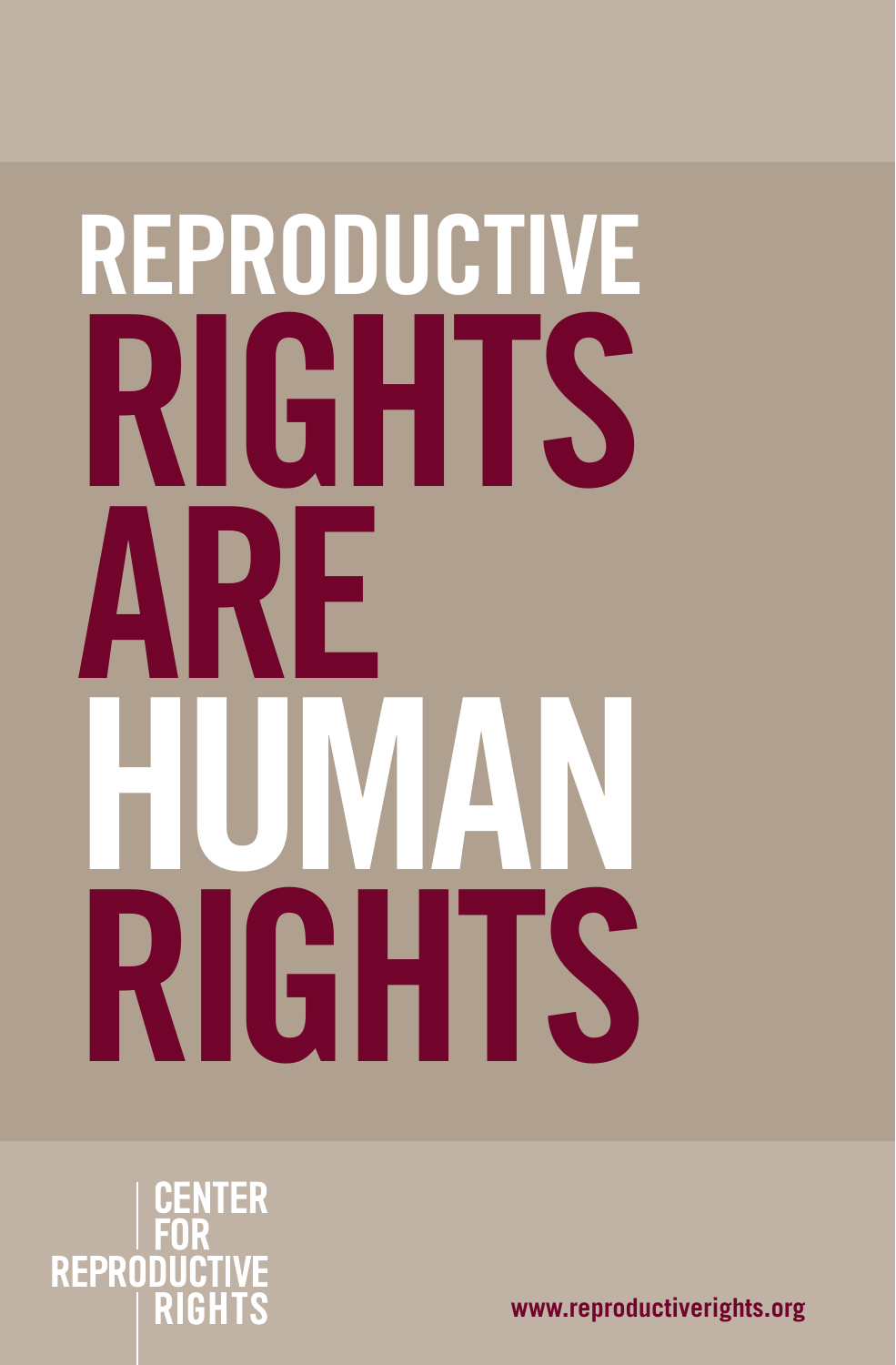# **Reproductive Rights are Human Rights**

# **OUR MISSION**

The **Center for Reproductive Rights** uses the law to advance reproductive freedom as a fundamental human right that all governments are legally obligated to protect, respect, and fulfill.

# **OUR VISION**

Reproductive freedom lies at the heart of the promise of human dignity, self-determination, and equality embodied in both the U.S. Constitution and the Universal Declaration of Human Rights. The **Center** works toward the time when that promise is enshrined in law in the United States and throughout the world. We envision a world where every woman is free to decide whether and when to have children; where every woman has access to the best reproductive healthcare available; where every woman can exercise her choices without coercion or discrimination. More simply put, we envision a world where every woman participates with full dignity as an equal member of society.

#### **© 2009 Center for Reproductive Rights**

Printed in the United States

#### **Center for Reproductive Rights**

120 Wall Street, 14th Floor New York, NY 10005 United States

Tel +1 917 637 3600 Fax +1 917 637 3666

publications@reprorights.org

**www.reproductiverights.org**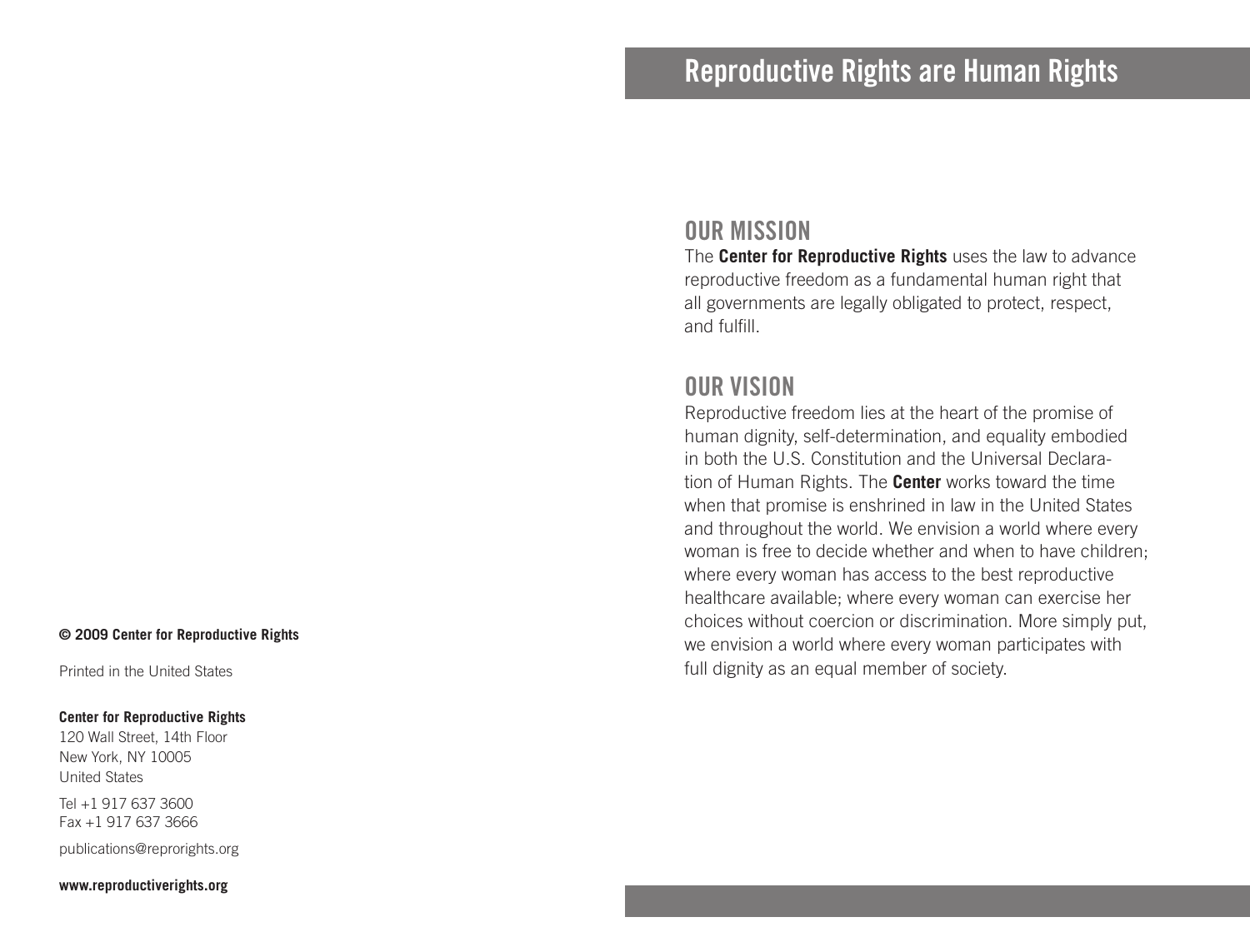# **Table of Abbreviations**

# **International Treaties and Conventions**

|                                                           |                                                                                                                    | <b>Convention of Belém do Pará</b>                          | Inter-American Convention on the Prevention,                                                                             |  |
|-----------------------------------------------------------|--------------------------------------------------------------------------------------------------------------------|-------------------------------------------------------------|--------------------------------------------------------------------------------------------------------------------------|--|
| <b>Universal Declaration</b>                              | Universal Declaration of Human Rights (1948) <sup>1</sup>                                                          |                                                             | Punishment and Eradication of Violence<br>Against Women (1994) <sup>13</sup>                                             |  |
| <b>Civil and Political Rights Covenant</b>                | International Covenant on Civil and Political<br>Rights $(1966)^2$                                                 | <b>Protocol of San Salvador</b>                             | Additional Protocol to the American Convention<br>on Human Rights in the Area of Economic,                               |  |
| <b>Economic, Social, and Cultural</b>                     | International Covenant on Economic, Social                                                                         |                                                             | Social and Cultural Rights (1992) <sup>14</sup>                                                                          |  |
| <b>Rights Covenant</b>                                    | and Cultural Rights $(1966)^3$                                                                                     | <b>European Social Charter (Revised)</b>                    | European Social Charter (Revised) (1997) <sup>15</sup>                                                                   |  |
| <b>Convention against Racial</b><br><b>Discrimination</b> | International Convention on the Elimination of<br>All Forms of Racial Discrimination (1965) <sup>4</sup>           | <b>Convention on Human Rights and</b><br><b>Biomedicine</b> | Convention for the Protection of Human Rights<br>and Dignity of the Human Being with regard                              |  |
| <b>CEDAW</b>                                              | Convention on the Elimination of All Forms of<br>Discrimination against Women (1979) <sup>5</sup>                  |                                                             | to the Application of Biology and Medicine<br>$(1997)^{16}$                                                              |  |
| <b>Convention against Torture</b>                         | Convention against Torture and Other Cruel,<br>Inhuman or Degrading Treatment or<br>Punishment (1984) <sup>6</sup> | <b>African Women's Protocol</b>                             | Protocol to the African Charter on Human and<br>Peoples' Rights on the Rights of Women in<br>Africa (2003) <sup>17</sup> |  |
| <b>Children's Rights Convention</b>                       | Convention on the Rights of the Child (1989)'                                                                      |                                                             | <b>International Conference Documents</b>                                                                                |  |
| Rome Statute of the ICC                                   | Rome Statute of the International Criminal<br>Court (1998) <sup>8</sup>                                            | <b>Vienna Declaration</b>                                   | Vienna Declaration and Programme of Action,<br>United Nations World Conference on Human                                  |  |
| <b>Disability Rights Convention</b>                       | Convention on the Rights of Persons with                                                                           |                                                             | Rights (1993) <sup>18</sup>                                                                                              |  |
|                                                           | Disabilities (2006) <sup>9</sup>                                                                                   | <b>Vienna Programme of Action</b>                           | Vienna Declaration and Programme of Action,<br>United Nations World Conference on<br>Human Rights (1993) <sup>19</sup>   |  |
| <b>Regional Treaties and Conventions</b>                  |                                                                                                                    |                                                             |                                                                                                                          |  |
| <b>European Convention</b>                                | European Convention for the Protection of<br>Human Rights and Fundamental Freedoms<br>$(1950)^{10}$                | <b>ICPD Programme of Action</b>                             | Programme of Action, United Nations<br>International Conference on Population<br>and Development (1994) <sup>20</sup>    |  |
| <b>American Convention</b>                                | American Convention on Human Rights (1969) <sup>11</sup>                                                           | <b>Beijing Platform for Action</b>                          | Beijing Declaration and the Platform for Action,<br>United Nations Fourth World Conference<br>on Women $(1995)^{21}$     |  |
| <b>Banjul Charter</b>                                     | African Charter on Human and Peoples' Rights<br>$(1981)^{12}$                                                      |                                                             |                                                                                                                          |  |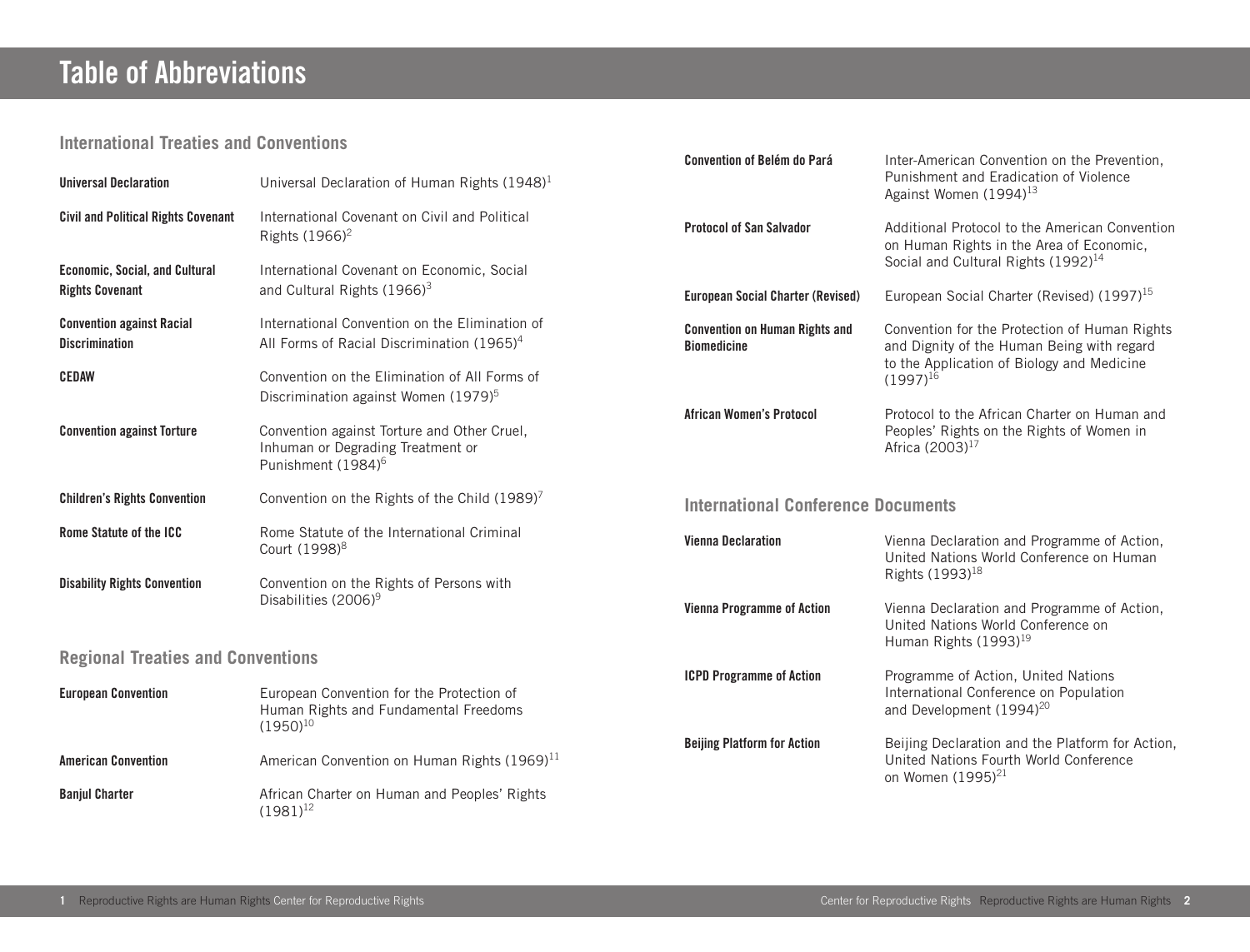# **Introduction**

# Women's reproductive rights are essential to realizing a wide range of fundamental human rights.

In particular, women's lives, liberty and security, heath, autonomy, privacy, equality and non-discrimination and education, among others, cannot be protected without ensuring that women can determine when, how and whether to bear children, control their bodies and sexuality, access essential sexual and reproductive health information and services, and be free from violence.

There is reciprocity between women's reproductive rights and a larger human rights framework. Just as women's human rights cannot be realized without promoting women's reproductive rights, reproductive rights draw their meaning and force from long-recognized human rights. Together, they form a constructive dialogue about the meaning of human rights, revealing the impact of laws and policies upon women.

The publication *Reproductive Rights are Human Rights* was created to facilitate greater understanding of the legal foundations of women's reproductive rights. Specifically, the publication reviews the core human rights that underlie reproductive rights, including provisions of internationl and regional human rights treaties and statements from international consensus documents adopted at United Nations conferences. The book is a tool for activists, scholars, non-governmental organizations and other civil society actors seeking to protect and promote reproductive rights.

The prior edition of *Reproductive Rights are Human Rights* is used extensively by human rights practitioners and scholars to identify governments' legal obligations regarding reproductive rights and as a resource in trainings and advocacy at the international, regional and national levels. To sustain and enhance its positive practical impact, the new edition includes recent developments in the international and regional reproductive rights frameworks, including:

- $\circ$  Discussion of two new legal instruments that explicitly recognize women's reproductive rights: the Convention on the Rights of Persons with Disabilities (Disability Rights Convention), which has a specific provision on women's reproductive health, and the Protocol to the African Charter on Human and Peoples' Rights on the Rights of Women in Africa (Protocol on the Rights of Women in Africa);
- $\circ$  Review of regional human rights treaties and instruments and their application to issues of women's reproductive rights; and
- $\circ$  Expanded discussion of the right to access sexual and reproductive health education and family planning information.

We invite human rights actors to use this new edition as an additional tool in advancing protections for women's reproductive rights. We also invite you to tell us about signs of progress towards our shared goal: **an expanding recognition of reproductive rights as fundamental human rights.** •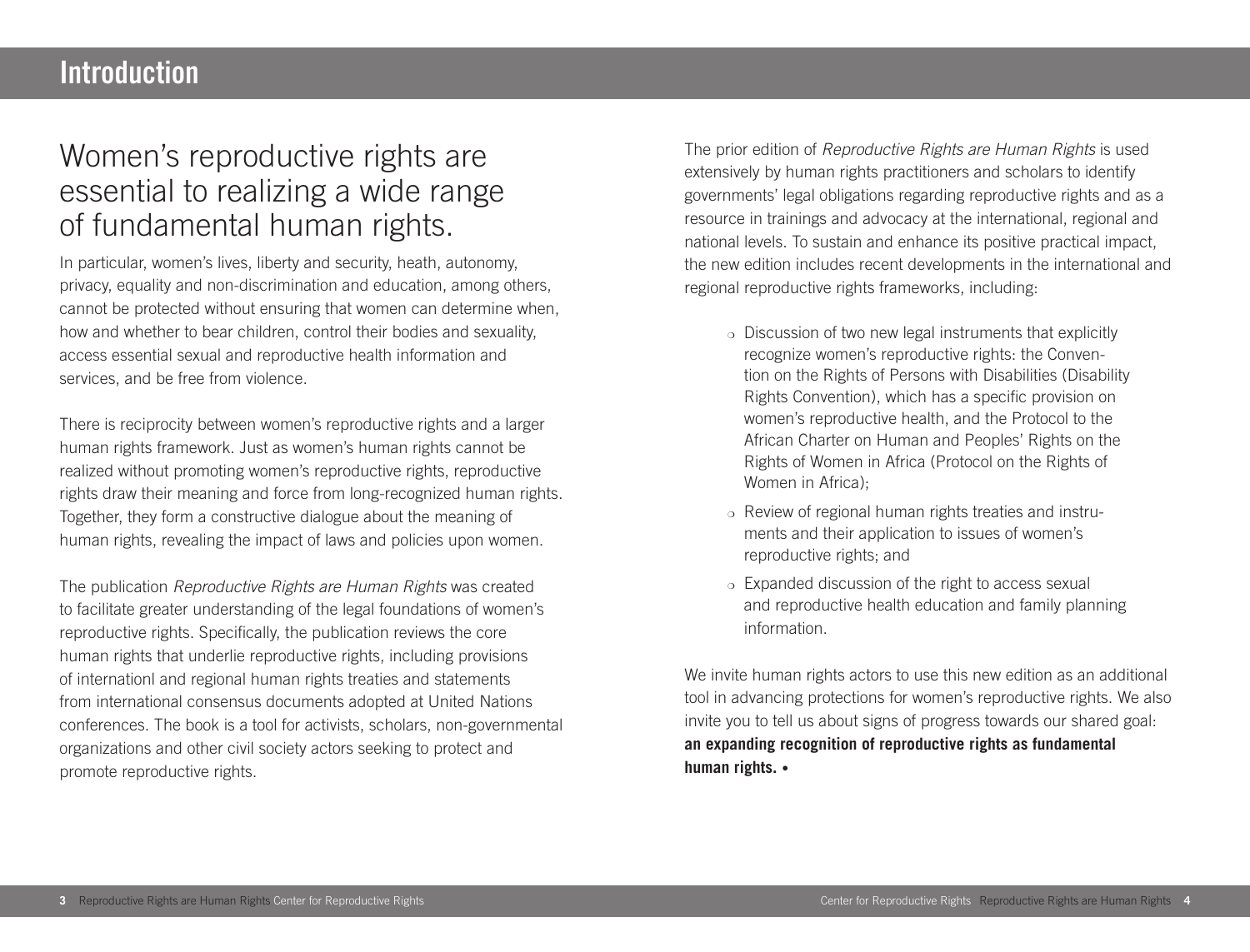# **The International Legal Foundations of Women's Reproductive Rights**

All individuals have reproductive rights, which are grounded in a constellation of fundamental human rights guarantees. These guarantees are found in the oldest and most accepted human rights instruments, as well as in more recently adopted international and regional treaties. A series of documents adopted at United Nations conferences, most notably the 1994 International Conference on Population and Development (ICPD), have explicitly linked governments' duties under international treaties to their obligations to uphold reproductive rights.

As stated in Paragraph 7.3 of the ICPD Programme of Action:

*[R]eproductive rights embrace certain human rights that are already recognized in national laws, international human rights documents and other consensus documents. These rights rest on the recognition of the basic right of all couples and individuals to decide freely and responsibly the number, spacing and timing of their children and to have the information and means to do so, and the right to attain the highest standard of sexual and reproductive health. It also includes their right to make decisions concerning reproduction free of discrimination, coercion and violence, as expressed in human rights documents.*<sup>22</sup>

These legal principles have been given added force and depth in a series of interpretations made by UN and regional human rights bodies in groundbreaking cases. In addition, the UN treaty monitoring bodies, which are charged with monitoring government compliance with major human rights treaties, now routinely recommend that governments take action to ensure sexual and reproductive rights for women.

Building upon these developments are two new instruments that explicitly recognize women's reproductive rights. The Convention on the Rights of Persons with Disabilities (Disability Rights Convention) is the first comprehensive international human rights instrument to specifically identify the right to reproductive and sexual health as a human right.<sup>23</sup> At the regional level, the Protocol to the African Charter on Human and Peoples' Rights on the Rights of Women in Africa (Protocol on the Rights of Women in Africa) expressly articulates women's reproductive rights as human rights, and explicitly guarantees a woman's right to control her fertility. It also provides a detailed guarantee of women's right to reproductive health and family planning services. The protocol affirms women's right to reproductive choice and autonomy and clarifies African states' duties in relation to women's sexual and reproductive health.

Reproductive rights have also recently been incorporated into the international development agenda. With the adoption of the UN Millennium Development Goals (MDGs) in 2000, governments have agreed that addressing women's reproductive health is key to promoting development. In the document produced at the 2005 World Summit, leaders from around the world made an explicit commitment to achieving universal access to reproductive health by 2015.<sup>24</sup> As there is close alignment between the MDGs and the human rights framework, the MDG agenda provides yet another vehicle for advancing women's reproductive rights.

In this publication, we set forth twelve key human rights that comprise the reproductive rights legal framework. For each right, we reproduce provisions of major human rights treaties, as well as statements from international consensus documents adopted at UN conferences. This publication is not intended to be exhaustive, as it cites only selected provisions from major international and regional instruments. Other human rights not discussed in this document are crucial to the exercise of reproductive rights. For example, without the ability to exercise the rights to free speech and association, women may have little possibility of fighting for their reproductive rights. Similarly, the right to a legal remedy, recognized in nearly all human rights instruments, is crucial for enabling women to vindicate their reproductive rights and hold violators of those rights accountable.

It is also worth noting that the body of human rights norms supporting reproductive rights is continually developing, as evidenced by the recently adopted Yogyakarta Principles on the Application of Human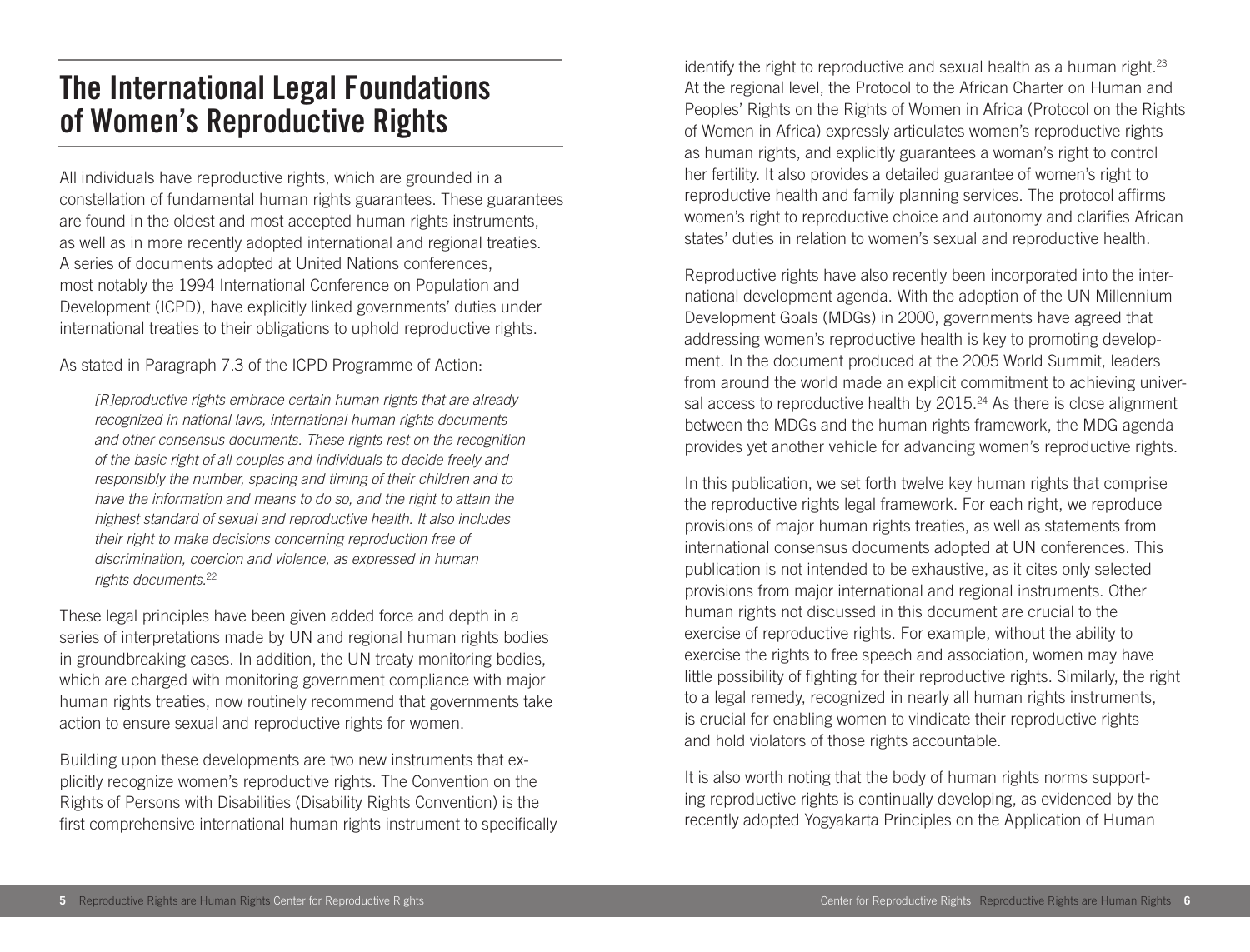Rights Law in Relation to Sexual Orientation and Gender Identity, agreed upon by twenty-nine human rights experts, and the Asian Human Rights Charter, a civil society initiative aimed at laying the foundation for a regional human rights treaty. For purposes of brevity, in-depth discussion of these developments has not been included. But what these and other advancements confirm is that reproductive rights are not only securely protected in human rights instruments, but global recognition and understanding of those rights are growing and deepening. •

# **twelve human rights key to reproductive rights**

- **1. The Right to Life**
- **2. The Right to Liberty and Security of Person**
- **3. The Right to Health, including Sexual and Reproductive Health**
- **4. The Right to Decide the Number and Spacing of Children**
- **5. The Right to Consent to Marriage and to Equality in Marriage**
- **6. The Right to Privacy**
- **7. The Right to Equality and Non-Discrimination**
- **8. The Right to be Free from Practices that Harm Women and Girls**
- **9. The Right to Not be Subjected to Torture or Other Cruel, Inhuman, or Degrading Treatment or Punishment**
- **10. The Right to be Free from Sexual and Gender-Based Violence**
- **11. The Right to Access Sexual and Reproductive Health Education and Family Planning Information**
- **12. The Right to Enjoy the Benefits of Scientific Progress**

# **The Right to Life**

**International Treaties and Conventions**

*Universal Declaration* **Article 3** Everyone has the right to life . . .

# *Civil and Political Rights Covenant*

**Article 6(1)** Every human being has the inherent right to life. This right shall be protected by law.

# *Children's Rights Convention*

**Article 6(1)** State Parties recognize that every child<sup>25</sup> has the inherent right to life.

**Article 6(2)** State Parties shall ensure to the maximum extent possible the survival and development of the child.

# *Disability Rights Convention*

**Article 10** States Parties reaffirm that every human being has the inherent right to life and shall take all necessary measures to ensure its effective enjoyment by persons with disabilities on an equal basis with others.

**Regional Treaties and Conventions**

*European Convention*

**Article 2** Everyone's right to life shall be protected by law.

# *American Convention*

**Article 4** Every person has the right to have his life respected.

# *Banjul Charter*

**Article 4** Every human being shall be entitled to respect for his life and the integrity of his person. No one may be arbitrarily deprived of this right.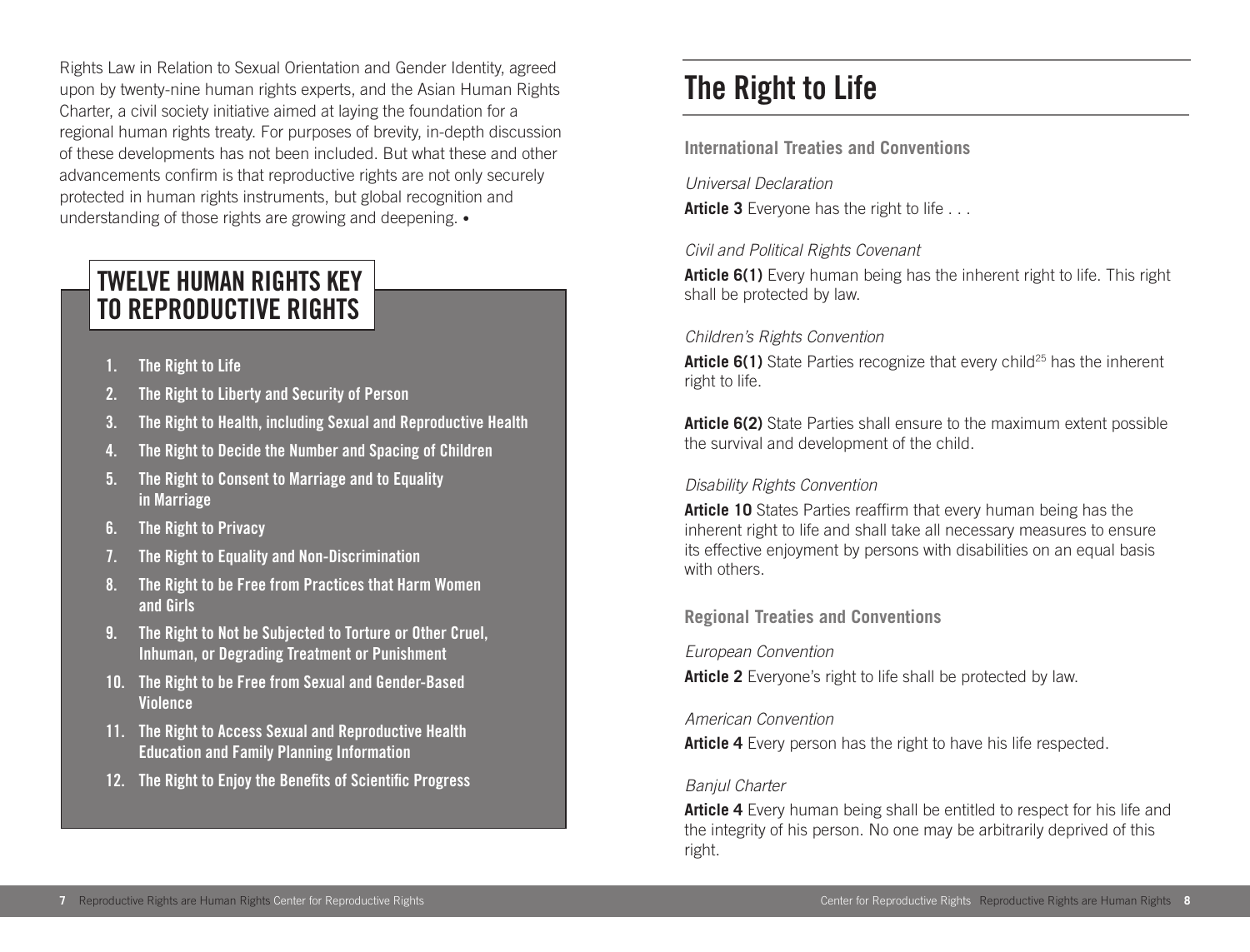*Convention of Belém do Pará* **Article 4** Every woman has . . . a) The right to have her life respected...

*African Women's Protocol* Article 4(1) Every woman shall be entitled to respect for her life...

**International Conference Documents**

*ICPD Programme of Action* **Principle 1** Everyone has the right to life... •

# **The Right to Liberty and Security of Person**

**International Treaties and Conventions**

*Universal Declaration*

**Article 3** Everyone has the right to . . . liberty and security of person.

# *Civil and Political Rights Covenant*

**Article 9(1)** Everyone has the right to liberty and security of person.

# *Disability Rights Convention*

**Article 14** States Parties shall ensure that persons with disabilities, on an equal basis with others: 1) Enjoy the right to liberty and security of person; 2) Are not deprived of their liberty unlawfully or arbitrarily, and that any deprivation of liberty is in conformity with the law, and that the existence of a disability shall in no case justify a deprivation of liberty.

**Regional Treaties and Conventions**

*European Convention*

**Article 5(1)** Everyone has the right to liberty and security of person.

# *American Convention*

**Article 7(1)** Every person has the right to personal liberty and security.

# *Banjul Charter*

**Article 6** Every individual shall have the right to liberty and to the security of his person. No one may be deprived of his freedom except for reasons and conditions previously laid down by law.

# *Convention of Belém do Pará*

**Article 4** Every woman has . . . b) The right to have her physical, mental and moral integrity respected; c) The right to personal liberty and security . . . .

**International Conference Documents**

# *ICPD Programme of Action*

**Principle 1** Everyone has the right to life, liberty and security of person.

**Paragraph 7.3** [Reproductive rights] includes [couples' and individuals'] right to make decisions concerning reproduction free of discrimination, coercion and violence, as expressed in human rights documents.

**Paragraph 7.17** Governments at all levels are urged to institute systems of monitoring and evaluation of user-centered services with a view to detecting, preventing and controlling abuses by family-planning managers and providers . . . . To this end, Governments should secure conformity to human rights and to ethical and professional standards in the delivery of family planning and related reproductive health services aimed at ensuring responsible, voluntary and informed consent and also regarding service provision.

# *Beijing Platform for Action*

**Paragraph 96** The human rights of women include their right to have control over and decide freely and responsibly on matters related to their sexuality, including sexual and reproductive health, free of coercion, discrimination and violence. •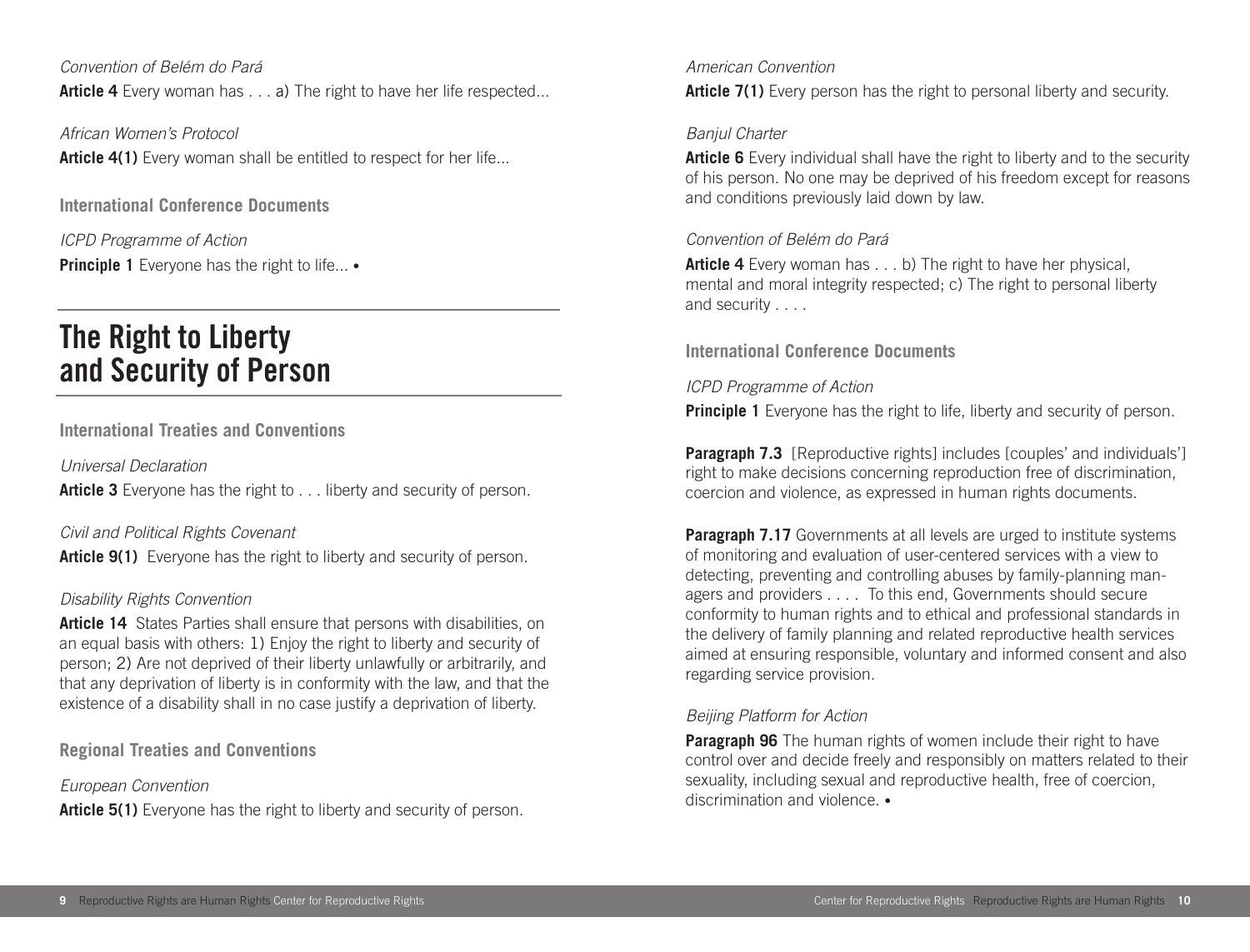# **The Right to Health, Including Sexual and Reproductive Health**

**International Treaties and Conventions**

# *Universal Declaration*

**Article 25(1)** Everyone has the right to a standard of living adequate for the health and well-being of himself and of his family . . . .

# *Economic, Social, and Cultural Rights Covenant*

**Article 10(2)** Special protection should be accorded to mothers during a reasonable period before and after childbirth.

**Article 12(1)** The States Parties to the present Covenant recognize the right of everyone to the enjoyment of the highest attainable standard of physical and mental health.

**Article 12(2)** The steps to be taken by the States Parties to . . . achieve the full realization of this right shall include those necessary for: (a) The provision for the reduction of the stillbirth-rate and of infant mortality and for the healthy development of the child; . . . (d) The creation of conditions which would assure to all medical service and medical attention in the event of sickness.

# *Convention against Racial Discrimination*

**Article 5** States Parties undertake to prohibit and to eliminate racial discrimination in all its forms and to guarantee [to] everyone . . . (e) (iv) the right to public health, medical care, social security and social services.

# *CEDAW*

**Article 12(1)** States Parties shall take all appropriate measures to eliminate discrimination against women in the field of health care in order to ensure, on a basis of equality of men and women, access to health care services, including those related to family planning.

**Article 12(2)** States Parties shall ensure to women appropriate services in connection with pregnancy, confinement and the post-natal period, granting free services where necessary, as well as adequate nutrition during pregnancy and lactation.

**Article 14(2)** States Parties shall take all appropriate measures to eliminate discrimination against women in rural areas [and] ensure to such women the right: . . . (b) To have access to adequate health care facilities, including information, counselling and services in family planning. . . .

# *Children's Rights Convention*

**Article 24(1)** States Parties recognize the right of the child to the enjoyment of the highest attainable standard of health and to facilities for the treatment of illness and rehabilitation of health. . . . [N]o child . . . [shall be] deprived of his or her right of access to such health care services.

**Article 24(2)** States Parties shall pursue full implementation of . . . [the] right [to health] and, in particular, shall take appropriate measures: (a) To diminish infant and child mortality; . . . (d) To ensure appropriate pre-natal and post-natal health care for mothers; . . . (f) To develop preventive health care, guidance for parents and family planning education and services.

# *Disability Rights Convention*

**Article 25** States Parties recognize that persons with disabilities have the right to the enjoyment of the highest attainable standard of health without discrimination on the basis of disability. . . . In particular, States Parties shall: Provide persons with disabilities with the same range, quality and standard of free or affordable health care and programmes as provided to other persons, including in the area of sexual and reproductive health and population-based public health programmes . . . .

**Regional Treaties and Conventions**

# *Banjul Charter*

**Article 16(1)** Every individual shall have the right to enjoy the best attainable state of physical and mental health.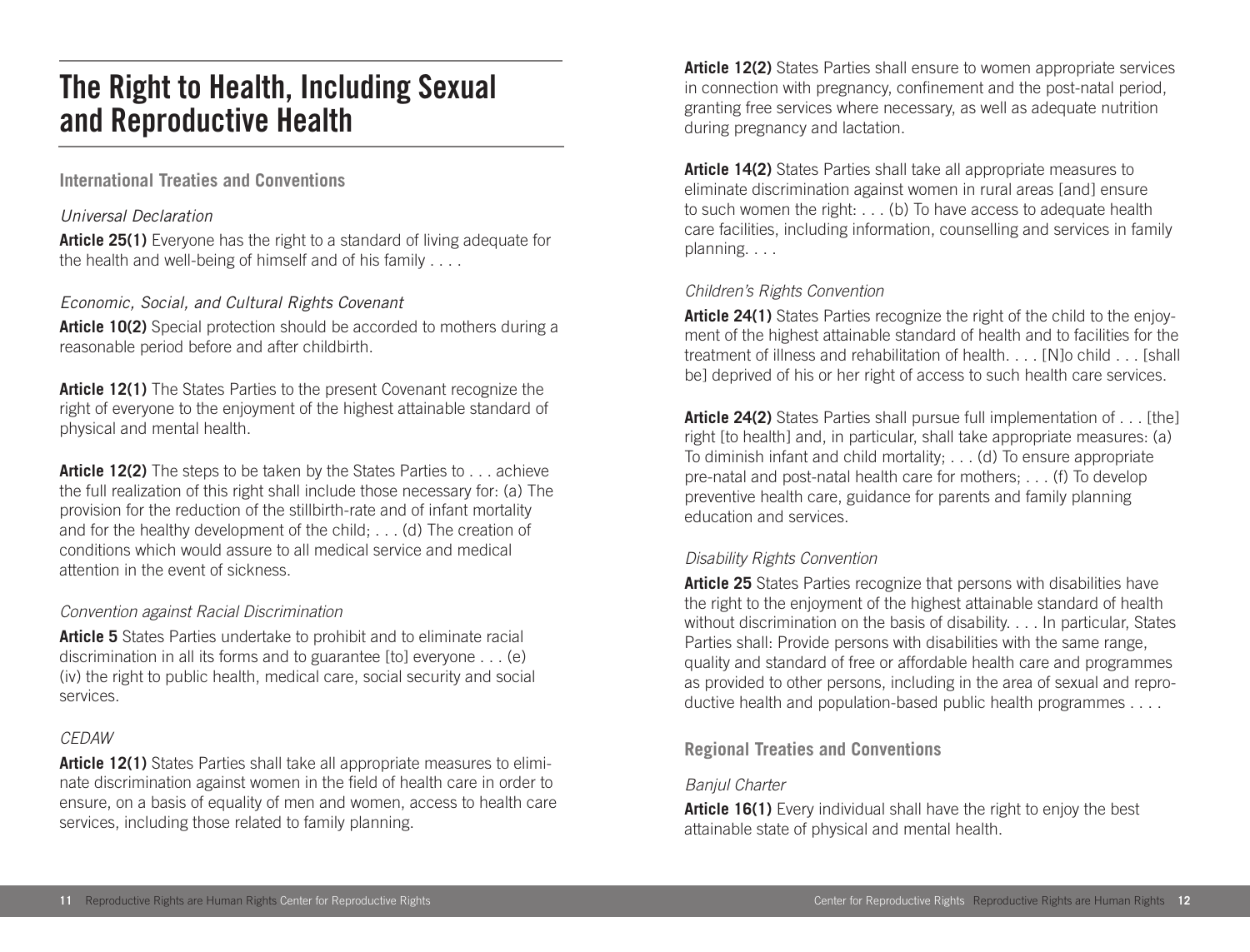**Article 16(2)** States Parties to the present Charter shall take the necessary measures to protect the health of their people and to ensure that they receive medical attention when they are sick.

# *Protocol of San Salvador*

**Article 10(1)** Everyone shall have the right to health, understood to mean the enjoyment of the highest level of physical, mental and social well-being.

# *European Social Charter (Revised)*

**Article 11** [T]he Parties undertake . . . to take appropriate measures designed [to ensure the right to protection of health]:

- *1) to remove as far as possible the causes of ill health;*
- *2) to provide advisory and educational facilities for the promotion of health and the encouragement of individual responsibility in matters of health;*
- *3) to prevent as far as possible epidemic, endemic and other diseases, as well as accidents.*

# *Convention on Human Rights and Biomedicine*

**Article 3** Parties, taking into account health needs and available resources, shall take appropriate measures with a view to providing, within their jurisdiction, equitable access to health care of appropriate quality.

**Article 4** Any intervention in the health field, including research, must be carried out in accordance with relevant professional obligations and standards.

# *African Women's Protocol*

**Article 14(1)** States Parties shall ensure that the right to health of women, including sexual and reproductive health is respected and promoted. This includes:

- *a) the right to control their fertility;*
- *b) the right to decide whether to have children, the number of children and the spacing of children;*
- *c) the right to choose any method of contraception;*
- *d) the right to self protection and to be protected against sexually transmitted infections, including HIV/AIDS;*
- *e) the right to be informed on one's health status and on the health status of one's partner, particularly if affected with sexually transmitted infections, including HIV/AIDS, in accordance with internationally recognised standards and best practices;*
- *f ) the right to have family planning education.*

**Article 14(2)** States Parties shall take all appropriate measures to:

- *a) provide adequate, affordable and accessible health services, including information, education and communication programmes to women especially those in rural areas;*
- *b) establish and strengthen existing pre-natal, delivery and post-natal health and nutritional services for women during pregnancy and while they are breast-feeding;*
- *c) protect the reproductive rights of women by authorising medical abortion in cases of sexual assault, rape, incest, and where the continued pregnancy endangers the mental and physical health of the mother or the life of the mother or the foetus.*

**International Conference Documents**

# *Vienna Programme of Action*

**Paragraph 41** The World Conference on Human Rights recognizes the importance of the enjoyment by women of the highest standard of physical and mental health throughout their life span. [T]he World Conference on Human Rights reaffirms, on the basis of equality between women and men, a woman's right to accessible and adequate health care and the widest range of family planning services, as well as equal access to education at all levels.

#### *ICPD Programme of Action*

**Principle 8** Everyone has the right to the enjoyment of the highest attainable standard of physical and mental health. States should take all appropriate measures to ensure, on a basis of equality of men and women, universal access to health-care services, including those related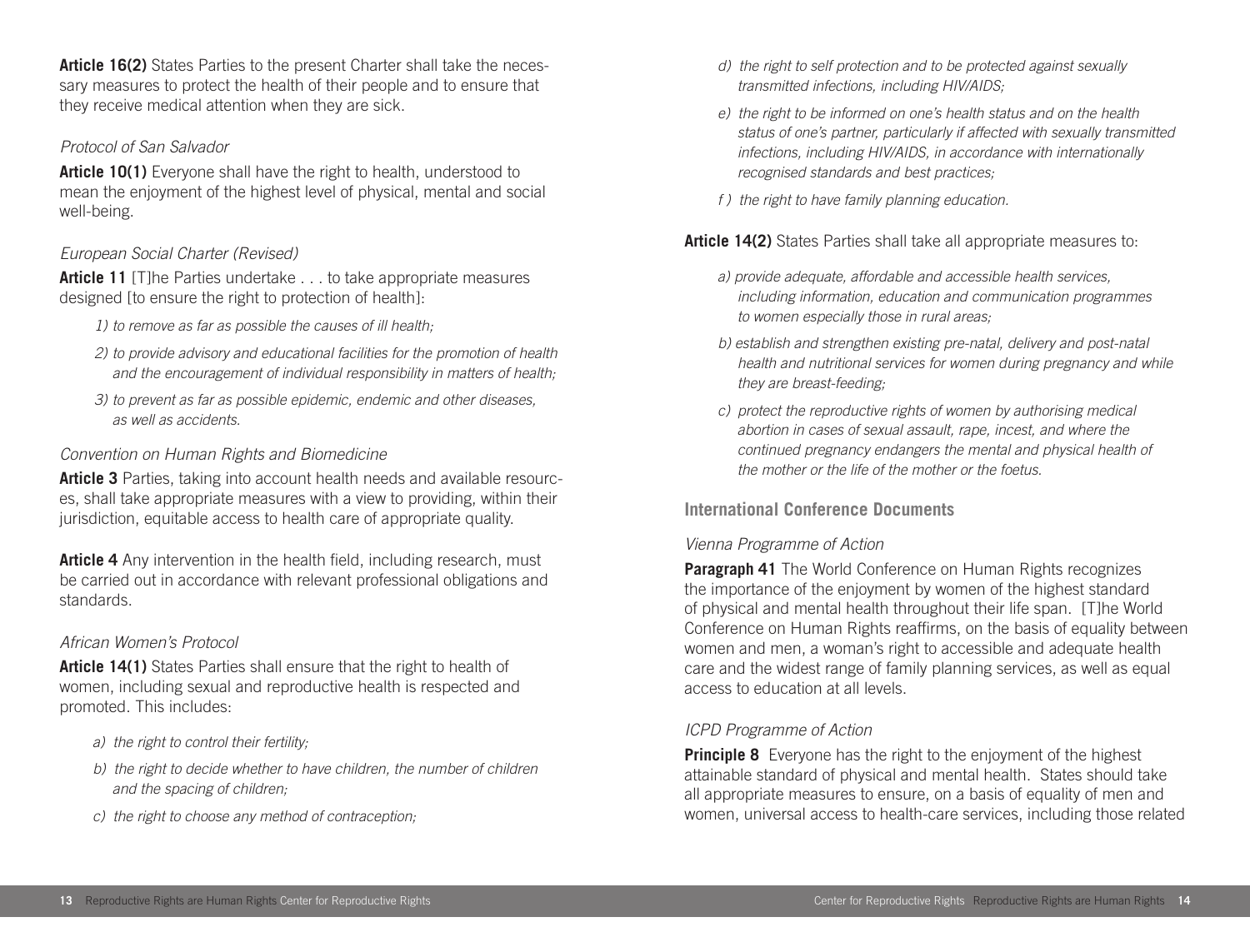to reproductive health care, which includes family planning and sexual health. Reproductive health-care programmes should provide the widest range of services without any form of coercion.

**Paragraph 7.2** Reproductive health is a state of complete physical, mental and social well-being and not merely the absence of disease or infirmity, in all matters relating to the reproductive system and to its functions and processes. Reproductive health therefore implies that people are able to have a satisfying and safe sex life and that they have the capability to reproduce and the freedom to decide if, when and how often to do so. Implicit in this last condition are the right of men and women to be informed and to have access to safe, effective, affordable and acceptable methods of family planning of their choice, as well as other methods of their choice for regulation of fertility which are not against the law, and the right of access to appropriate health-care services that will enable women to go safely through pregnancy and childbirth and provide couples with the best chance of having a healthy infant.

# *Beijing Platform for Action*

**Paragraph 89** Women have the right to the enjoyment of the highest attainable standard of physical and mental health. The enjoyment of this right is vital to their life and well-being and their ability to participate in all areas of public and private life. Health is a state of complete physical, mental and social well-being and not merely the absence of disease or infirmity.

**Paragraph 92** Women's right to the enjoyment of the highest standard of health must be secured throughout the whole life cycle in equality with men.

**Paragraph 94** [Men and women have the right to access] appropriate health-care services that will enable women to go safely through pregnancy and childbirth . . . .

**Paragraph 106(c)** [Governments should] remove all barriers to women's health services and provide a broad range of health-care services . . . .

**Paragraph 106(e)** [Governments should p]rovide more accessible, available and affordable primary health-care services of high quality, including sexual and reproductive health care, which includes family planning information and services, and giving particular attention to maternal and emergency obstetric care . . . .

**Paragraph 106(i)** [Governments should s]trengthen and reorient health services, particularly primary health care, in order to ensure universal access to quality health services for women and girls, reduce ill health and maternal morbidity and achieve world wide the agreed-upon goal of reducing maternal mortality by at least 50 per cent of the 1990 levels by the year 2000 and a further one half by the year 2015; ensure that the necessary services are available at each level of the health system; and make reproductive health care accessible, through the primary healthcare system, to all individuals of appropriate ages as soon as possible and no later than the year 2015 . . . . •

# **The Right to Decide the Number and Spacing of Children**

**International Treaties and Conventions**

# *CEDAW*

**Article 16(1)** States Parties shall . . . ensure, on a basis of equality of men and women . . . (e) The same rights to decide freely and responsibly on the number and spacing of their children and to have access to the information, education and means to enable them to exercise these rights . . . .

# *Disability Rights Convention*

**Article 23(1)** States Parties shall take effective and appropriate measures to eliminate discrimination against persons with disabilities in all matters relating to marriage, family, parenthood and relationships, on an equal basis with others, so as to ensure . . . [t]he rights of persons with disabilities to decide freely and responsibly on the number and spacing of their children and to have access to age-appropriate information, reproductive and family planning education are recognized, and the means necessary to enable them to exercise these rights are provided . . . .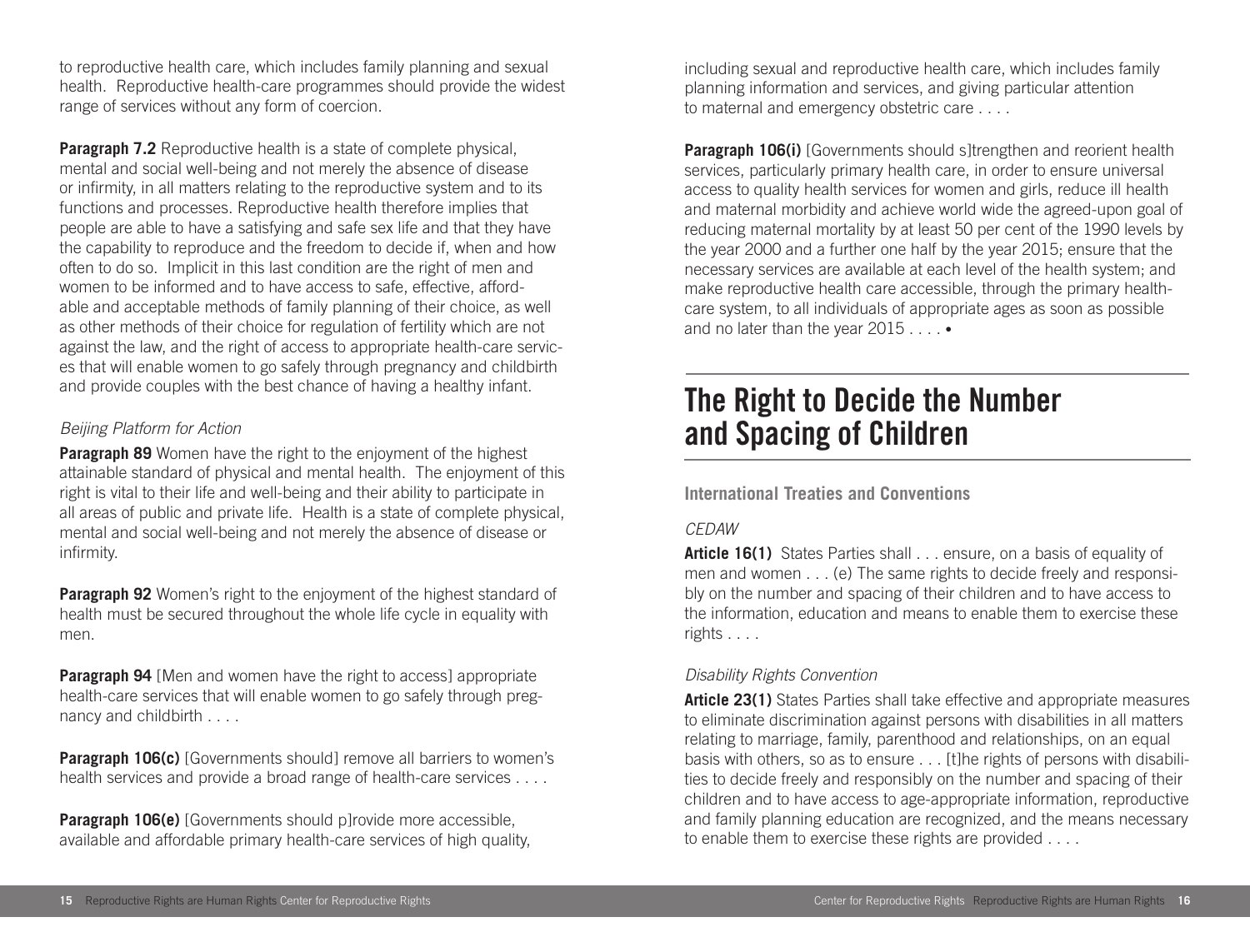# **Regional Treaties and Conventions**

#### *African Women's Protocol*

**Article 14(1)** States Parties shall ensure that the right to health of women, including sexual and reproductive health is respected and promoted. This includes:

#### *a) the right to control their fertility;*

- *b) the right to decide whether to have children, the number of children and the spacing of children;*
- *c) the right to choose any method of contraception; . . .*
- *f ) the right to have family planning education.*

#### **International Conference Documents**

#### *ICPD Programme of Action*

**Principle 8** All couples and individuals have the basic right to decide freely and responsibly the number and spacing of their children and to have the information, education and means to do so.

**Paragraph 7.3** [Reproductive] rights rest on the recognition of the basic right of all couples and individuals to decide freely and responsibly the number, spacing and timing of their children and to have the information and means to do so …. [The definition of reproductive rights] also includes their right to make decisions concerning reproduction free of discrimination, coercion and violence, as expressed in human rights documents.

**Paragraph 7.12** The aim of family-planning programmes must be to enable couples and individuals to decide freely and responsibly the number and spacing of their children and to have the information and means to do so and to ensure informed choices and make available a full range of safe and effective methods.

**Beijing Platform for Action** 

**Paragraph 223** [T]he Fourth World Conference on Women reaffirms that reproductive rights rest on the recognition of the basic right of all couples and individuals to decide freely and responsibly the number, spacing and timing of their children and to have the information and means to  $do$  so  $\ldots$   $\bullet$ 

# **The Right to Consent to Marriage and to Equality in Marriage**

**International Treaties and Conventions**

#### *Universal Declaration*

**Article 16(1)** Men and women of full age, without any limitation due to race, nationality or religion, have the right to marry and to found a family. They are entitled to equal rights as to marriage, during marriage and at its dissolution.

**Article 16(2)** Marriage shall be entered into only with the free and full consent of the intending spouses.

# *Civil and Political Rights Covenant*

**Article 23(2)** The right of men and women of marriageable age to marry and to found a family shall be recognized.

**Article 23(3)** No marriage shall be entered into without the free and full consent of the intending spouses.

**Article 23(4)** States Parties . . . shall take appropriate steps to ensure equality of rights and responsibilities of spouses as to marriage, during marriage and at its dissolution.

*Economic, Social, and Cultural Rights Covenant*

**Article 10(1)** Marriage must be entered into with the free consent of the intending spouses.

#### *CEDAW*

**Article 16(1)** States Parties shall take all appropriate measures to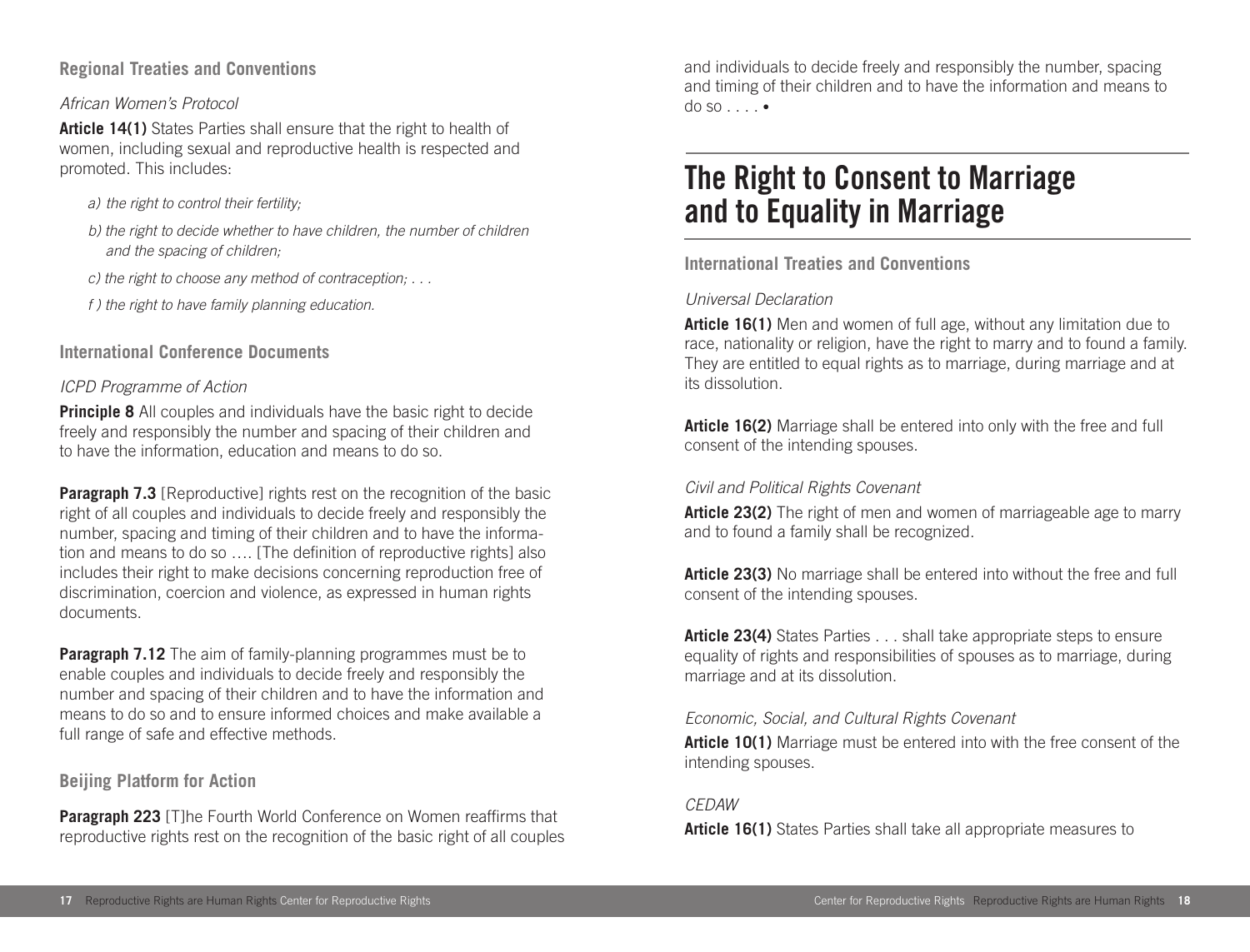eliminate discrimination against women in all matters relating to marriage and family relations and in particular shall ensure, on a basis of equality of men and women…

**Article 16(2)** The betrothal and the marriage of a child shall have no legal effect, and all necessary action, including legislation, shall be taken to specify a minimum age for marriage and to make the registration of marriages in an official registry compulsory.

# *Disability Rights Convention*

**Article 23(1)** States Parties shall take effective and appropriate measures to eliminate discrimination against persons with disabilities in all matters relating to marriage, family, parenthood and relationships, on an equal basis with others, so as to ensure . . . [t]he right of all persons with disabilities who are of marriageable age to marry and to found a family on the basis of free and full consent of the intending spouses is recognized.

# **Regional Treaties and Conventions**

#### *African Women's Protocol*

**Article 6** States Parties shall ensure that women and men enjoy equal rights and are regarded as equal partners in marriage. They shall enact appropriate national legislative measures to guarantee that:

- *a) no marriage shall take place without the free and full consent of both parties;*
- *b) the minimum age of marriage for women shall be 18 years;*
- *c) monogamy is encouraged as the preferred form of marriage and that the rights of women in marriage and family, including in polygamous marital relationships are promoted and protected;*
- *d) every marriage shall be recorded in writing and registered in accordance with national laws, in order to be legally recognised;*
- *e) the husband and wife shall, by mutual agreement, choose their matrimonial regime and place of residence;*
- *f) a married woman shall have the right to retain her maiden name, to use it as she pleases, jointly or separately with her husband's surname;*
- *g) a woman shall have the right to retain her nationality or to acquire the nationality of her husband;*
- *h) a woman and a man shall have equal rights, with respect to the nationality of their children except where this is contrary to a provision in national legislation or is contrary to national security interests;*
- *i) a woman and a man shall jointly contribute to safeguarding the interests of the family, protecting and educating their children;*
- *j) during her marriage, a woman shall have the right to acquire her own property and to administer and manage it freely.*

# **International Conference Documents**

# *ICPD Programme of Action*

**Principle 9** The family is the basic unit of society and as such should be strengthened. . . . Marriage must be entered into with the free consent of the intending spouses, and husband and wife should be equal partners.

#### *Beijing Platform for Action*

**Paragraph 274(e)** [Governments should e]nact and strictly enforce laws to ensure that marriage is only entered into with the free and full consent of the intending spouses; in addition, enact and strictly enforce laws concerning the minimum legal age of consent and the minimum age for marriage and raise the minimum age for marriage where necessary . . . .

# **The Right to Privacy**

**International Treaties and Conventions**

*Civil and Political Rights Covenant*

**Article 17(1)** No one shall be subjected to arbitrary or unlawful interference with his privacy, family, home or correspondence, nor to unlawful attacks on his [sic] honour and reputation.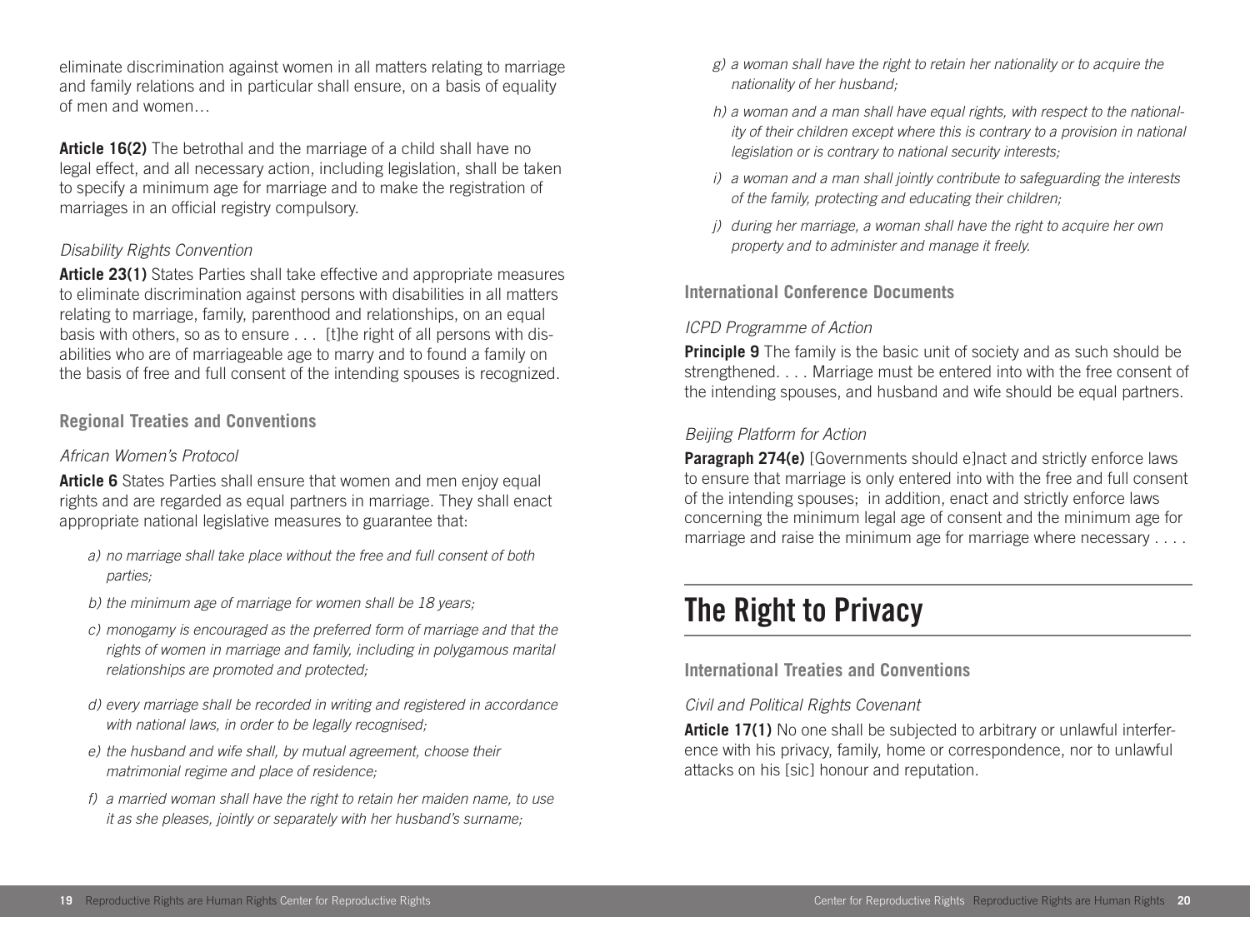**Article 17(2)** Everyone has the right to the protection of the law against such interference or attacks.

#### *Children's Rights Convention*

**Article 16(1)** No child shall be subjected to arbitrary or unlawful interference with his or her privacy, family, home or correspondence, nor to unlawful attacks on his or her honour and reputation.

**Article 16(2)** The child has the right to the protection of the law against such interference or attacks.

#### *Disability Rights Convention*

Article 22(1) No person with disabilities, regardless of place of residence or living arrangements, shall be subjected to arbitrary or unlawful interference with his or her privacy, family, home or correspondence or other types of communication or to unlawful attacks on his or her honour and reputation. Persons with disabilities have the right to the protection of the law against such interference or attacks.

# **Regional Treaties and Conventions**

#### *European Convention*

**Article 8(1)** Everyone has the right to respect for his private and family life, his home and his correspondence.

#### *Convention on Human Rights and Biomedicine*

Article 10(1) Everyone has the right to respect for private life in relation to information about his or her health.

#### *American Convention*

**Article 11(2)** No one may be the object of arbitrary or abusive interference with his private life, his family, his home, or his correspondence, or of unlawful attacks on his honor or reputation.

# **International Conference Documents**

#### *ICPD Programme of Action*

**Paragraph 7.45** [Reproductive and sexual health] services must safeguard the rights of adolescents to privacy, confidentiality, respect and informed consent, respecting cultural values and religious beliefs.

#### *Beijing Platform for Action*

**Paragraph 106(f) [Governments should riedesign health information,** services and training for health workers so that they are gender-sensitive and reflect the user's . . . right to privacy and confidentiality. . . .

**Paragraph 107(e)** [Governments should p]repare and disseminate accessible information . . . designed to ensure that women and men, particularly young people, can acquire knowledge about their health, especially information on sexuality and reproduction, taking into account the rights of the child to access to information, privacy, confidentiality, respect and informed consent. . . . •

# **The Right to Equality and Non-Discrimination**

**International Treaties and Conventions**

#### *Universal Declaration*

**Article 2** Everyone is entitled to all the rights and freedoms set forth in this Declaration, without distinction of any kind, such as race, colour, sex, language, religion, political or other opinion, national or social origin, property, birth or other status.

#### *Civil and Political Rights Covenant*

**Article 2(1)** Each State Party to the present Covenant undertakes to respect and to ensure to all individuals . . . the rights recognized in the present Covenant, without distinction of any kind, such as race, colour,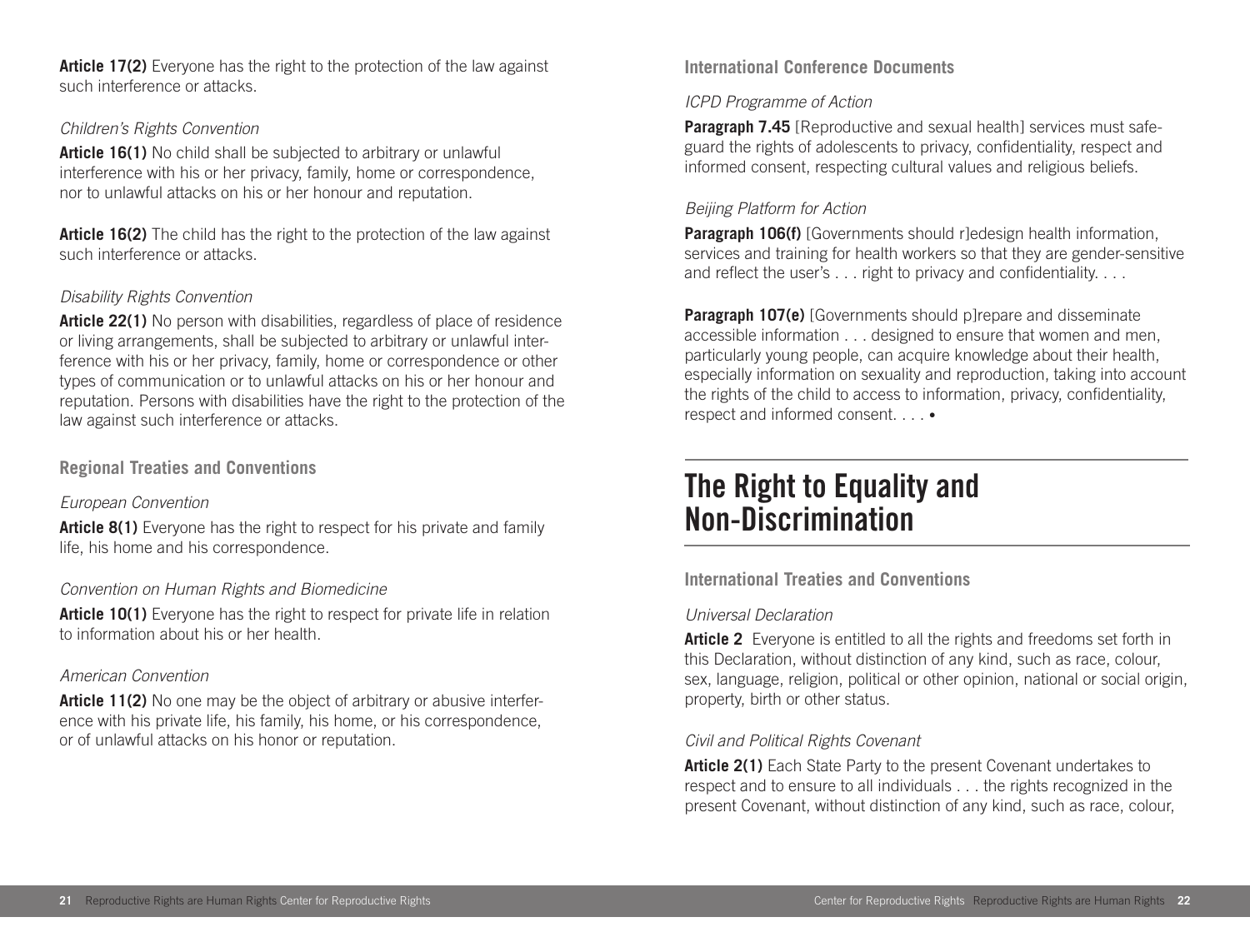sex, language, religion, political or other opinion, national or social origin, property, birth or other status.

#### *Economic, Social, and Cultural Rights Covenant*

**Article 2(2)** The States Parties to the present Covenant undertake to guarantee that the rights enunciated in the present Covenant will be exercised without discrimination of any kind as to race, colour, sex, language, religion, political or other opinion, national or social origin, property, birth or other status.

#### *CEDAW*

**Article 1** [T]he term "discrimination against women" shall mean any distinction, exclusion or restriction made on the basis of sex which has the effect or purpose of impairing or nullifying the recognition, enjoyment or exercise by women, irrespective of their marital status, on a basis of equality of men and women, of human rights and fundamental freedoms in the political, economic, social, cultural, civil or any other field.

**Article 3** States Parties shall take in all fields . . . all appropriate measures, including legislation, to ensure the full development and advancement of women, for the purpose of guaranteeing them the exercise and enjoyment of human rights and fundamental freedoms on a basis of equality with men.

**Article 11(2)** In order to prevent discrimination against women on the grounds of . . . maternity . . . States Parties shall take appropriate measures: (a) To prohibit, subject to the imposition of sanctions, dismissal on the grounds of pregnancy or of maternity leave and discrimination in dismissals on the basis of marital status; . . . (d) To provide special protection to women during pregnancy in types of work proved to be harmful to them.

#### *Children's Rights Convention*

**Article 2(1)** States Parties shall respect and ensure the rights set forth in the present Convention to each child within their jurisdiction without discrimination of any kind, irrespective of the child's or his or her parents

or legal guardian's race, colour, sex, religion, political or other opinion, ethnic or social origin, property, disability, birth or other status.

**Article 2(2)** States Parties shall take all appropriate measures to ensure that the child is protected against all forms of discrimination or punishment on the basis of the status, activities, expressed opinions, or beliefs of the child's parents, legal guardians, or family members.

**Article 5** States Parties shall respect the responsibilities, rights and duties of parents, or where applicable, the members of the extended family or community as provided for by local custom, legal guardians or other persons legally responsible for the child, to provide, in a manner consistent with the evolving capacities of the child, appropriate direction and guidance in the exercise by the child of the rights recognized in the present Convention.

#### *Disability Rights Convention*

**Article 6(1)** States Parties recognize that women and girls with disabilities are subject to multiple discrimination, and in this regard shall take measures to ensure the full and equal enjoyment by them of all human rights and fundamental freedoms.

**Regional Treaties and Conventions**

# *European Convention*

**Article 14** The enjoyment of the rights and freedoms set forth in this Convention shall be secured without discrimination on any ground such as sex, race, colour, language, religion, political or other opinion, national or social origin, association with a national minority, property, birth or other status.

#### *American Convention*

Article 1(1) The States Parties to this Convention undertake to respect the rights and freedoms recognized herein and to ensure to all persons subject to their jurisdiction the free and full exercise of those rights and freedoms, without any discrimination for reasons of race, color, sex,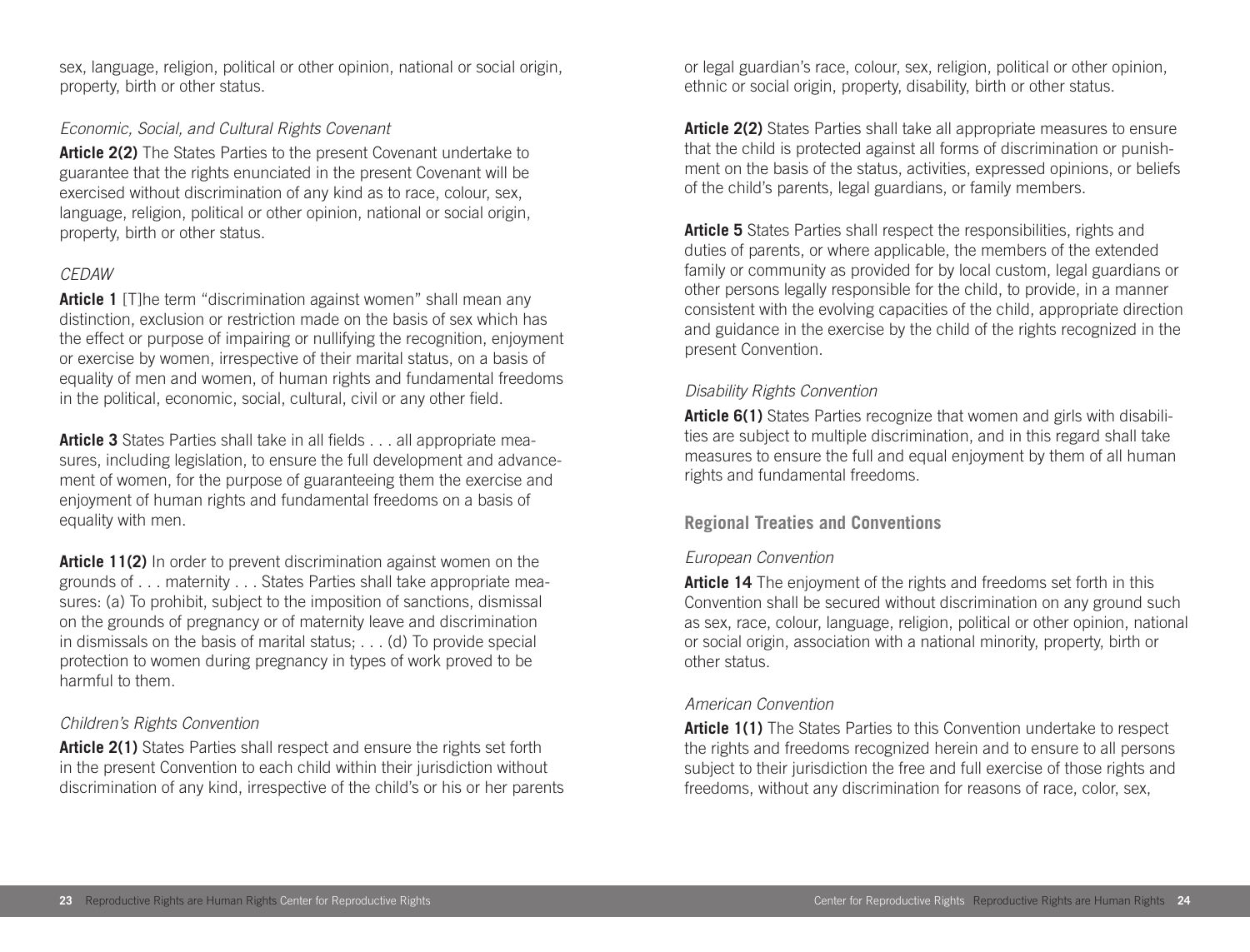language, religion, political or other opinion, national or social origin, economic status, birth, or any other social condition.

# *Banjul Charter*

**Article 18(3)** The State shall ensure the elimination of every discrimination against women and also ensure the protection of the rights of the woman and the child as stipulated in international declarations and conventions.

**Article 28** Every individual shall have the duty to respect and consider his fellow beings without discrimination . . . .

#### *European Social Charter (Revised)*

**Article E** The enjoyment of the rights set forth in [the European Social] Charter shall be secured without discrimination on any ground such as race, colour, sex, language, religion, political or other opinion, national extraction or social origin, health, association with a national minority, birth or other status.

**Article 8** With a view to ensuring the effective exercise of the right of employed women to the protection of maternity, the Parties undertake: . . . .(2) to consider it as unlawful for an employer to give a woman notice of dismissal during the period from the time she notifies her employer that she is pregnant until the end of her maternity leave, or to give her notice of dismissal at such a time that the notice would expire during such a period . . . .

#### *African Women's Protocol*

**Article 2(1)** States Parties shall combat all forms of discrimination against women through appropriate legislative, institutional and other measures . . . .

**International Conference Documents**

#### *Vienna Declaration*

**Paragraph 18** The human rights of women and of the girl-child are an inalienable, integral and indivisible part of universal human rights.

The full and equal participation of women in political, civil, economic, social and cultural life, at the national, regional and international levels, and the eradication of all forms of discrimination on grounds of sex are priority objectives of the international community.26

# *ICPD Programme of Action*

**Principle 1** Everyone is entitled to all the rights and freedoms set forth in the Universal Declaration of Human Rights, without distinction of any kind, such as race, colour, sex, language, [or] religion . . . .

**Paragraph 4.4** Countries should act to empower women and should take steps to eliminate inequalities between men and women as soon as possible by: . . . (c) Eliminating all practices that discriminate against women; assisting women to establish and realize their rights, including those that relate to reproductive and sexual health . . . .

**Paragraph 7.45** Recognizing the rights, duties and responsibilities of parents and other persons legally responsible for adolescents to provide, in a manner consistent with the evolving capacities of the adolescent, appropriate direction and guidance in sexual and reproductive matters, countries must ensure that the programmes and attitudes of health-care providers do not restrict the access of adolescents to appropriate services and the information they need, including on sexually transmitted diseases and sexual abuse

# *Beijing Platform for Action*

**Paragraph 32** [Governments should i]ntensify efforts to ensure equal enjoyment of all human rights and fundamental freedoms for all women and girls who face multiple barriers to their empowerment and advancement because of such factors as their race, age, language, ethnicity, culture, religion, or disability, or because they are indigenous people . . .

**Paragraph 232(a)** [Governments should] [g]ive priority to promoting and protecting the full and equal enjoyment by women and men of all human rights and fundamental freedoms without distinction of any kind as to race, colour, sex, language, religion, political or other opinions, national or social origins, property, birth or other status. •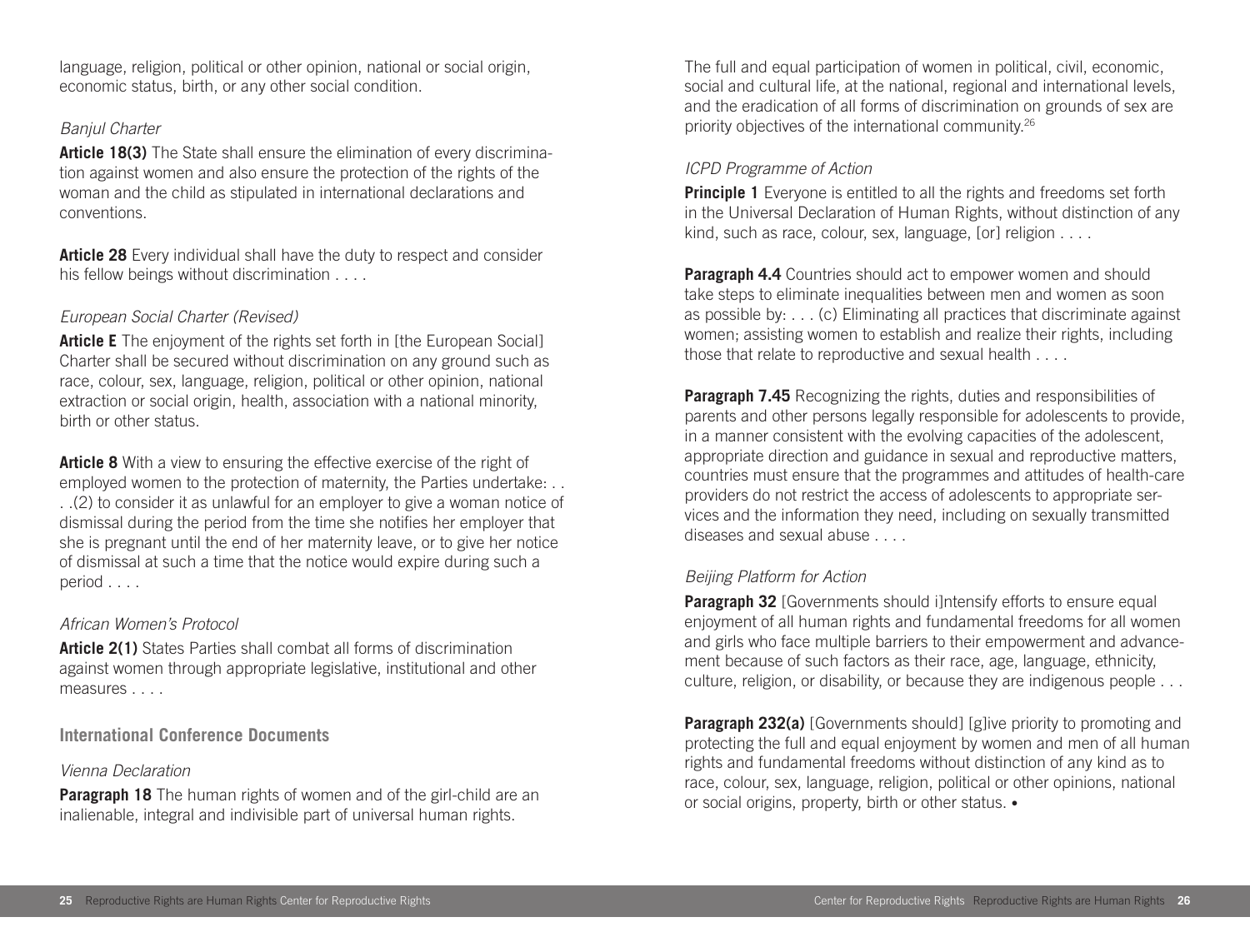# **The Right to be Free from Practices that Harm Women and Girls**

# **International Treaties and Conventions**

# *CEDAW*

Article 2(f) **[States Parties undertake t]o take all appropriate measures,** including legislation, to modify or abolish existing laws, regulations, customs and practices which constitute discrimination against women . . . .

**Article 5(a)** [State Parties shall take all appropriate measures t]o modify the social and cultural patterns of conduct of men and women, with a view to achieving the elimination of prejudices and customary and all other practices which are based on the idea of the inferiority or the superiority of either of the sexes or on stereotyped roles for men and women . . . .

# *Children's Rights Convention*

**Article 24.3** States Parties shall take all effective and appropriate measures with a view to abolishing traditional practices prejudicial to the health of children.

**Regional Treaties and Conventions**

# *African Women's Protocol*

**Article 2(1)** States Parties shall combat all forms of discrimination against women through appropriate legislative, institutional and other measures. In this regard they shall: . . . b) enact and effectively implement appropriate legislative or regulatory measures, including those prohibiting and curbing all forms of discrimination particularly those harmful practices which endanger the health and general well-being of women . . . .

**Article 2(2)** States Parties shall commit themselves to modify the social and cultural patterns of conduct of women and men through public

education, information, education and communication strategies, with a view to achieving the elimination of harmful cultural and traditional practices and all other practices which are based on the idea of the inferiority or the superiority of either of the sexes, or on stereotyped roles for women and men.

**Article 5** States Parties shall prohibit and condemn all forms of harmful practices which negatively affect the human rights of women and which are contrary to recognised international standards. States Parties shall take all necessary legislative and other measures to eliminate such practices, including:

- $\circ$  creation of public awareness in all sectors of society regarding harmful practices through information, formal and informal education and outreach programmes;
- $\circ$  prohibition, through legislative measures backed by sanctions, of all forms of female genital mutilation, scarification, medicalisation and para-medicalisation of female genital mutilation and all other practices in order to eradicate them;
- $\circ$  provision of necessary support to victims of harmful practices through basic services such as health services, legal and judicial support, emotional and psychological counselling as well as vocational training to make them self-supporting;
- $\circ$  protection of women who are at risk of being subjected to harmful practices or all other forms of violence, abuse and intolerance.

**International Conference Documents**

# *Vienna Programme of Action*

**Paragraph 38** [T]he World Conference on Human Rights stresses the importance of working towards the . . . eradication of any conflicts which may arise between the rights of women and the harmful effects of certain traditional or customary practices, cultural prejudices and religious extremism.

**Paragraph 49** The World Conference on Human Rights urges States to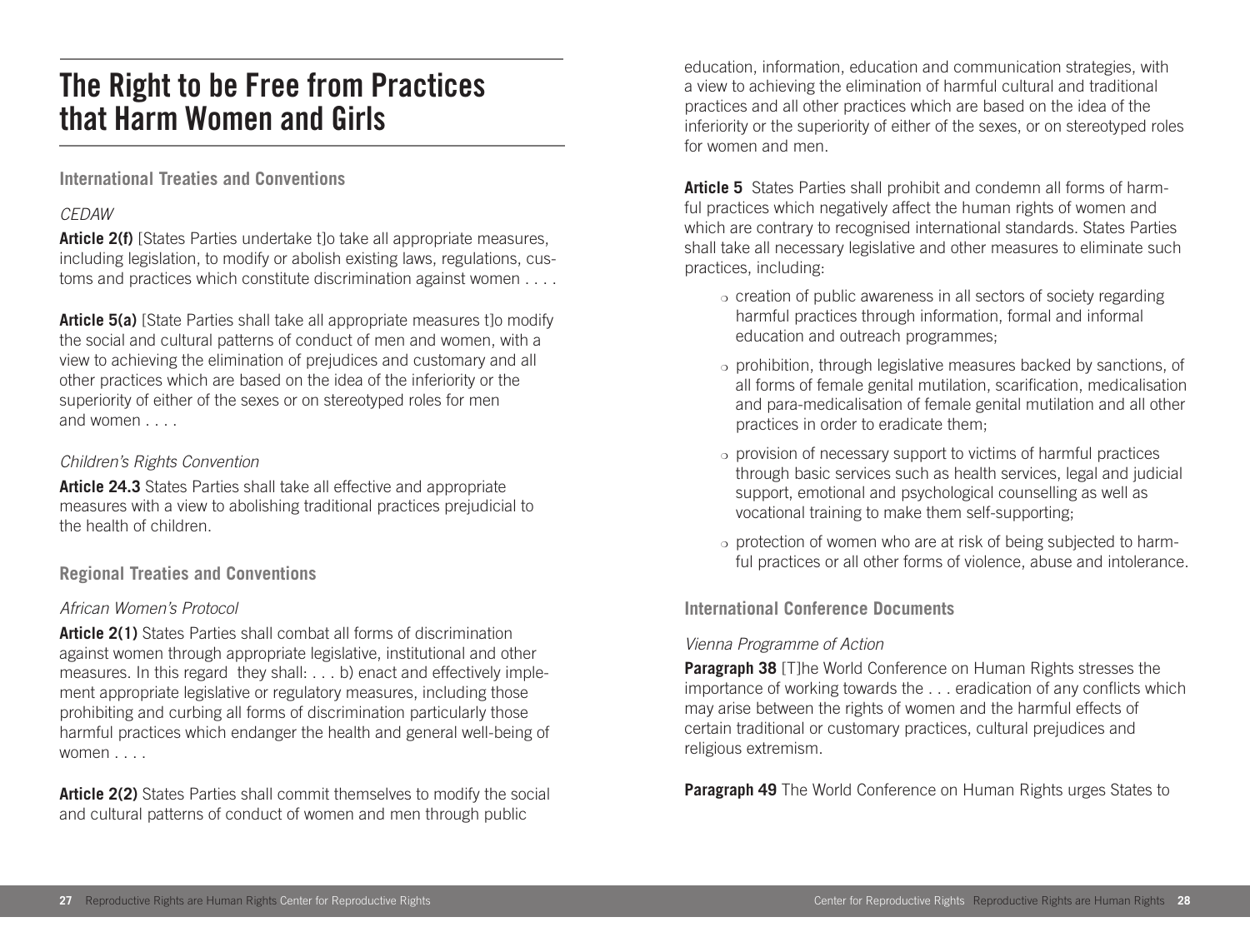repeal existing laws and regulations and remove customs and practices which discriminate against and cause harm to the girl child.

# *ICPD Programme of Action*

**Paragraph 5.5** Governments should take effective action to eliminate all forms of coercion and discrimination in policies and practices. Measures should be adopted and enforced to eliminate child marriages and female genital mutilation.

# *Beijing Platform for Action*

**Paragraph 224** Any harmful aspect of certain traditional, customary or modern practices that violates the rights of women should be prohibited and eliminated. •

# **The Right to not be Subjected to Torture or Other Cruel, Inhuman, or Degrading Treatment or Punishment**

# **International Treaties and Conventions**

#### *Universal Declaration*

**Article 5** No one shall be subjected to torture or to cruel, inhuman or degrading treatment or punishment.

# *Civil and Political Rights Covenant*

**Article 7** No one shall be subjected to torture or to cruel, inhuman or degrading treatment or punishment.

# *Convention against Torture*

**Article 1** [T]he term "torture" means any act by which severe pain or suffering, whether physical or mental, is intentionally inflicted on a person for . . . any reason based on discrimination of any kind, when such pain or suffering is inflicted by or at the instigation of or with the consent or acquiescence of a public official or other person acting in an official capacity . . . .

# *Children's Rights Convention*

**Article 37 (a)** [States Parties shall ensure that n]o child shall be subjected to torture or other cruel, inhuman or degrading treatment or punishment.

## *Disability Rights Convention*

Article 15(1) No one shall be subjected to torture or to cruel, inhuman or degrading treatment or punishment. In particular, no one shall be subjected without his or her free consent to medical or scientific experimentation.

**Article 15(2)** States Parties shall take all effective legislative, administrative, judicial or other measures to prevent persons with disabilities, on an equal basis with others, from being subjected to torture or cruel, inhuman or degrading treatment or punishment.

# **Regional Treaties and Conventions**

# *European Convention*

**Article 3** No one shall be subjected to torture or to inhuman or degrading treatment or punishment.

# *American Convention*

**Article 5(2)** No one shall be subjected to torture or to cruel, inhuman, or degrading punishment or treatment. All persons deprived of their liberty shall be treated with respect for the inherent dignity of the human person.

# *Banjul Charter*

**Article 5** Every individual shall have the right to the respect of the dignity inherent in a human being and to the recognition of his legal status. All forms of exploitation and degradation of man particularly slavery, slave trade, torture, cruel, inhuman or degrading punishment and treatment shall be prohibited.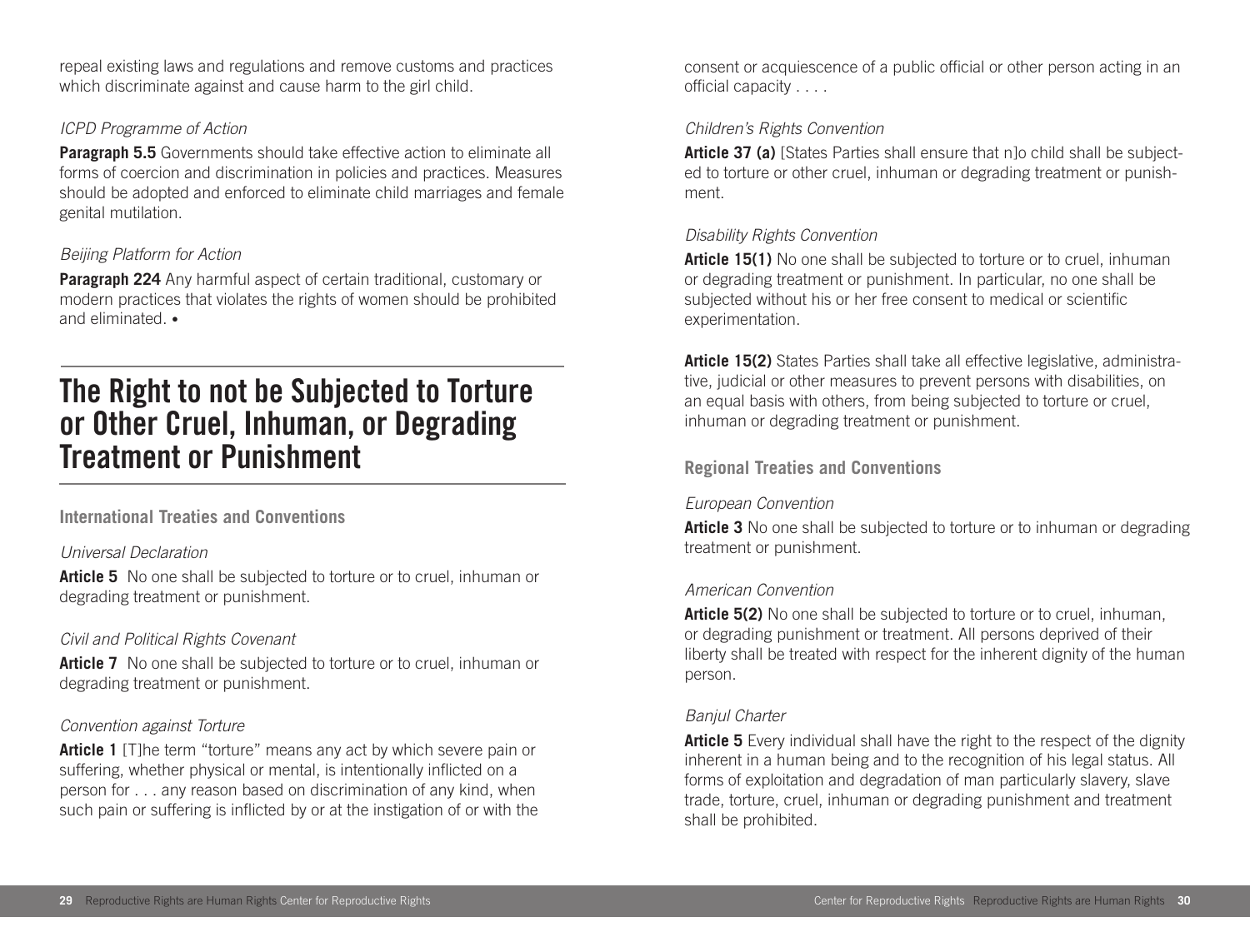# *Convention of Belém do Pará*

**Article 4** Every woman has the right to the recognition, enjoyment, exercise and protection of all human rights and freedoms embodied in regional and international human rights instruments. These rights include, among others: . . . d) The right not to be subjected to torture . . . .

**International Conference Documents**

# *Vienna Programme of Action*

**Paragraph 56** The World Conference on Human Rights reaffirms that under human rights law and international humanitarian law, freedom from torture is a right which must be protected under all circumstances, including in times of internal or international disturbance or armed conflicts.

# *ICPD Programme of Action*

**Paragraph 4.10** Countries are urged to identify and condemn the systematic practice of rape and other forms of inhuman and degrading treatment of women as a deliberate instrument of war and ethnic cleansing and take steps to assure that full assistance is provided to the victims of such abuse for their physical and mental rehabilitation. •

# **The Right to be Free from Sexual and Gender-Based Violence**

**International Treaties and Conventions**

# **CEDAW**

**Article 5(a)** [State Parties shall take all appropriate measures tlo modify the social and cultural patterns of conduct of men and women, with a view to achieving the elimination of prejudices and customary and all other practices which are based on the idea of the inferiority or the superiority of either of the sexes or on stereotyped roles for men and women . . . .

**Article 6** States Parties shall take all appropriate measures, including legislation, to suppress all forms of traffic in women and exploitation of prostitution of women.

# *Children's Rights Convention*

**Article 19(1)** States Parties shall take all appropriate legislative, administrative, social and educational measures to protect the child from all forms of physical or mental violence, injury or abuse, neglect or negligent treatment, maltreatment or exploitation, including sexual abuse, while in the care of parent(s), legal guardian(s) or any other person who has the care of the child.

**Article 34** States Parties undertake to protect the child from all forms of sexual exploitation and sexual abuse. For these purposes, States Parties shall in particular take all appropriate national, bilateral and multilateral measures to prevent: (a) The inducement or coercion of a child to engage in any unlawful sexual activity; (b) The exploitative use of children in prostitution or other unlawful sexual practices; (c) The exploitative use of children in pornographic performances and materials.

# *Disability Rights Convention*

**Article 16(1)** States Parties shall take all appropriate legislative, administrative, social, educational and other measures to protect persons with disabilities, both within and outside the home, from all forms of exploitation, violence and abuse, including their gender-based aspects.

# *Rome Statute of the ICC*

**Article 7(1)** For the purpose of this Statute, "crime against humanity" means any of the following acts when committed as part of a widespread or systematic attack directed against any civilian population, with knowledge of the attack: . . . (g) Rape, sexual slavery, enforced prostitution, forced pregnancy, enforced sterilization, or any other form of sexual violence of comparable gravity  $\ldots$ . <sup>27</sup>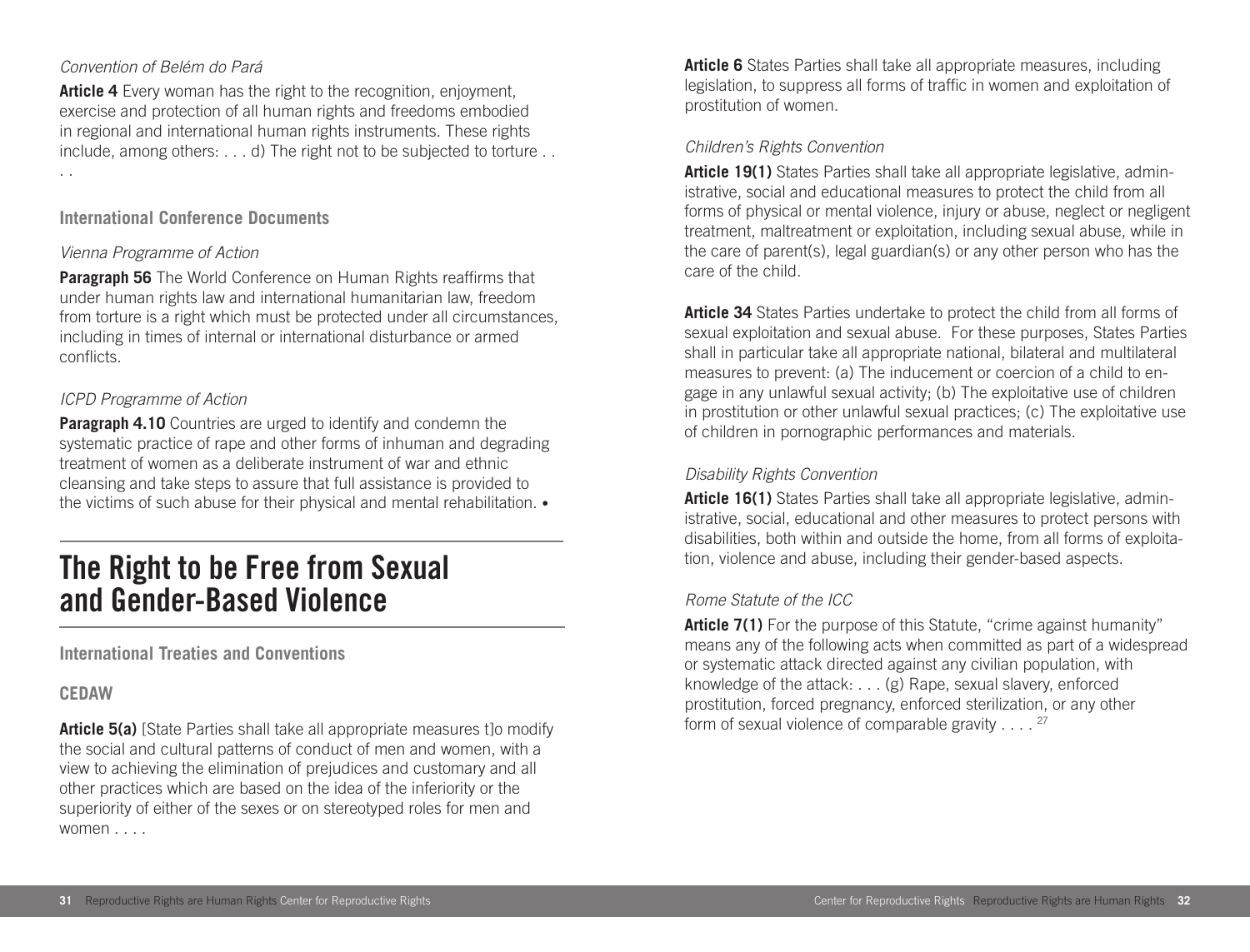# **Regional Treaties and Conventions**

#### *Convention of Belém do Pará*

**Article 3** Every woman has the right to be free from violence in both the public and private spheres.

**Article 6** The right of every woman to be free from violence includes, among others:

- *a) The right of women to be free from all forms of discrimination; and*
- *b) The right of women to be valued and educated free of stereotyped patterns of behavior and social and cultural practices based on concepts of inferiority or subordination.*

#### *African Women's Protocol*

**Article 3(4)** States Parties shall adopt and implement appropriate measures to ensure the protection of every woman's right to respect for her dignity and protection of women from all forms of violence, particularly sexual and verbal violence.

Article 4(2) States Parties shall take appropriate and effective measures to:

- *a) enact and enforce laws to prohibit all forms of violence against women including unwanted or forced sex whether the violence takes place in private or public;*
- *b) adopt such other legislative, administrative, social and economic measures as may be necessary to ensure the prevention, punishment and eradication of all forms of violence against women;*
- *c) identify the causes and consequences of violence against women and take appropriate measures to prevent and eliminate such violence;*
- *d) actively promote peace education through curricula and social communication in order to eradicate elements in traditional and cultural beliefs, practices and stereotypes which legitimise and exacerbate the persistence and tolerance of violence against women;*
- *e) punish the perpetrators of violence against women and implement programmes for the rehabilitation of women victims;*
- *f) establish mechanisms and accessible services for effective information, rehabilitation and reparation for victims of violence against women;*
- *g) prevent and condemn trafficking in women, prosecute the perpetrators of such trafficking and protect those women most at risk;*
- *h) prohibit all medical or scientific experiments on women without their informed consent;*
- *i) provide adequate budgetary and other resources for the implementation and monitoring of actions aimed at preventing and eradicating violence against women . . . .*

#### **International Conference Documents**

# *Vienna Declaration*

**Paragraph 18** Gender-based violence and all forms of sexual harassment and exploitation, including those resulting from cultural prejudice and international trafficking, are incompatible with the dignity and worth of the human person, and must be eliminated.

#### *Vienna Programme of Action*

**Paragraph 38** [T]he World Conference on Human Rights stresses the importance of working towards the elimination of violence against women in public and private life. . . . The World Conference on Human Rights . . . urges States to combat violence against women. . . . Violations of the human rights of women in situations of armed conflict are violations of the fundamental principles of international human rights and humanitarian law. All violations of this kind, including in particular murder, systematic rape, sexual slavery, and forced pregnancy, require a particularly effective response.

#### *ICPD Programme of Action*

**Principle 4** Advancing gender equality and equity and the empowerment of women, and the elimination of all kinds of violence against women, and ensuring women's ability to control their own fertility, are cornerstones of population and development-related programmes.•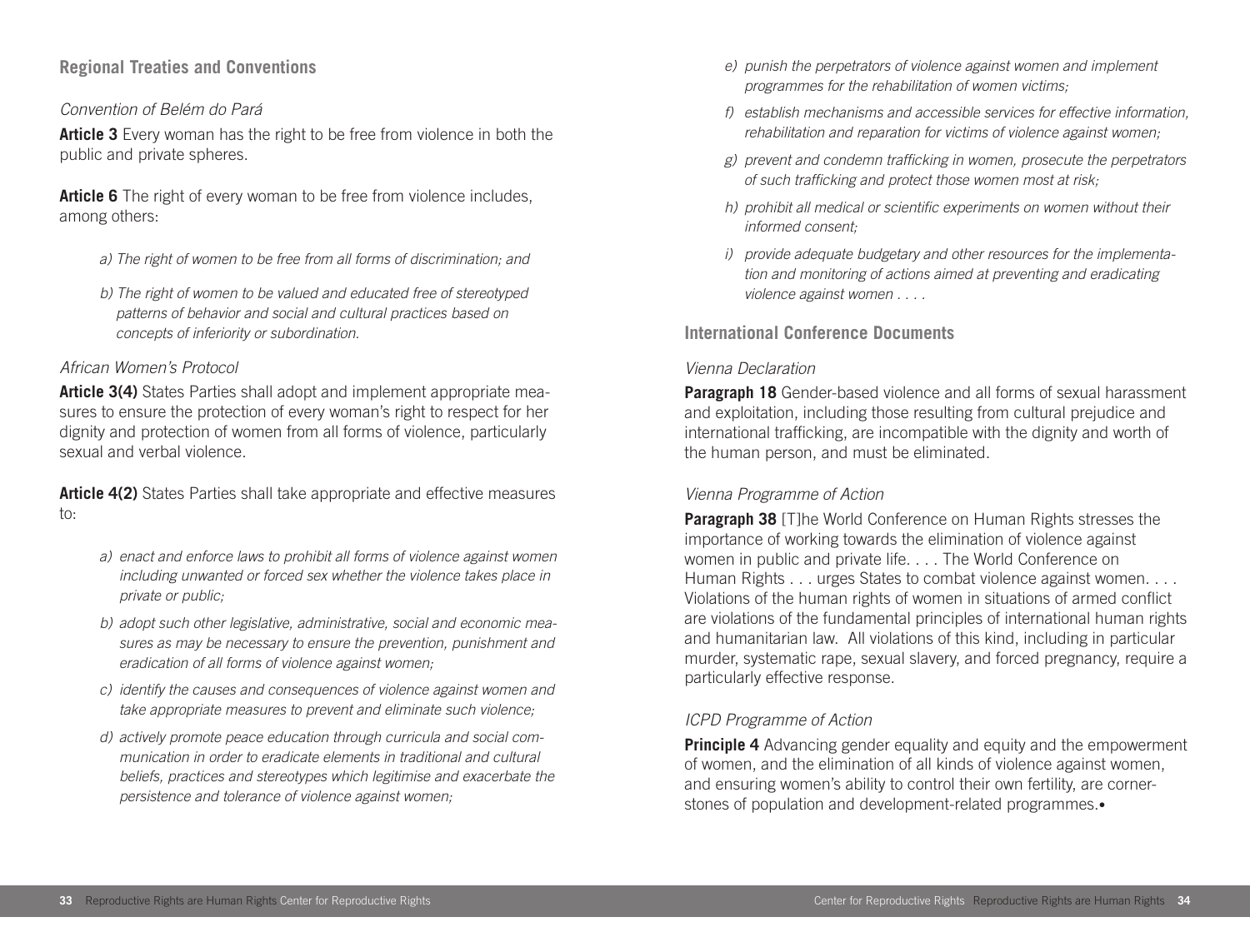# **The Right to Access Sexual and Reproductive Health Education and Family Planning Information**

**International Treaties and Conventions**

# *CEDAW*

**Article 10** States Parties shall take all appropriate measures to eliminate discrimination against women in order to ensure to them equal rights with men in the field of education and in particular to ensure, on a basis of equality of men and women: . . . (c) The elimination of any stereotyped concept of the roles of men and women at all levels and in all forms of education by encouraging coeducation and other types of education which will help to achieve this aim and, in particular, by the revision of textbooks and school programmes and the adaptation of teaching methods; . . . (h) States Parties shall … ensure … [a]ccess to specific educational information to help to ensure the health and wellbeing of families, including information and advice on family planning.

# *Disability Rights Convention*

**Article 23(1)** States Parties shall take effective and appropriate measures to eliminate discrimination against persons with disabilities in all matters relating to marriage, family, parenthood and relationships, on an equal basis with others, so as to ensure . . . [t]he rights of persons with disabilities . . . to have access to age-appropriate information, reproductive and family planning education are recognized, and the means necessary to enable them to exercise these rights are provided . . . .

**Regional Treaties and Conventions**

*Banjul Charter*

**Article 9(1)** Every individual shall have the right to receive information.

*Protocol of San Salvador*

**Article 10(2)** In order to ensure the exercise of the right to health, the

States Parties agree to recognize health as a public good and, particularly, to adopt the following measures to ensure that right: . . . Education of the population on the prevention and treatment of health problems . . . .

# *Convention on Human Rights and Biomedicine*

**Article 5** An intervention in the health field may only be carried out after the person concerned has given free and informed consent to it. This person shall beforehand be given appropriate information as to the purpose and nature of the intervention as well as on its consequences and risks. The person concerned may freely withdraw consent at any time.

**Article 10(1)** Everyone has the right to respect for private life in relation to information about his or her health.

**Article 10(2)** Everyone is entitled to know any information collected about his or her health. However, the wishes of individuals not to be so informed shall be observed.

# *African Women's Protocol*

**Article 14(1)** States Parties shall ensure that the right to health of women, including sexual and reproductive health is respected and promoted. This includes:

- *c) the right to choose any method of contraception;*
- *d) the right to self protection and to be protected against sexually transmitted infections, including HIV/AIDS;*
- *e) the right to be informed on one's health status and on the health status of one's partner, particularly if affected with sexually transmitted infections, including HIV/AIDS, in accordance with internationally recognised standards and best practices;*
- *f ) the right to have family planning education.*

**International Conference Documents**

# *ICPD Programme of Action*

**Paragraph 7.45** [C]ountries must ensure that the programmes and attitudes of health-care providers do not restrict the access of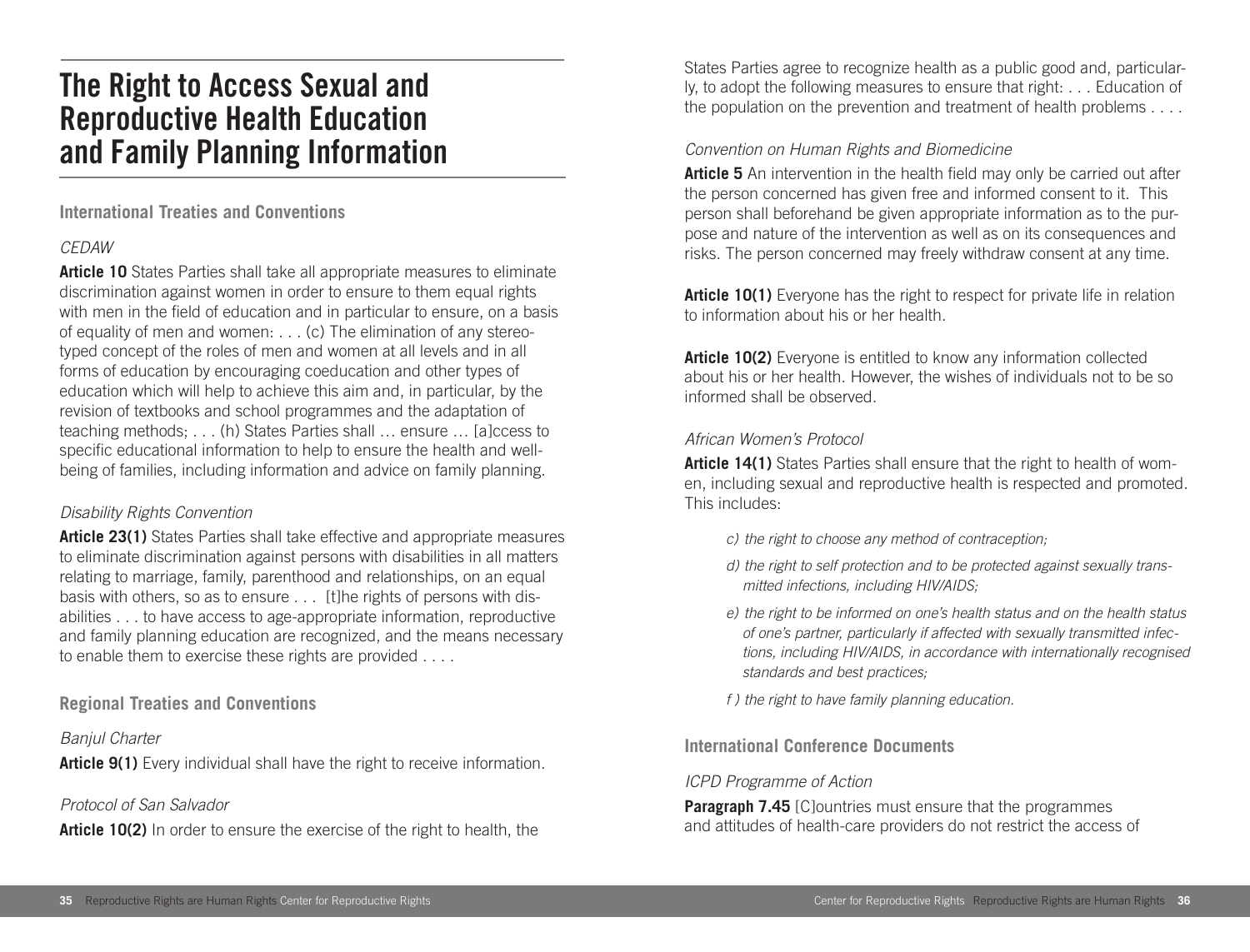adolescents to appropriate services and the information they need, including on sexually transmitted diseases and sexual abuse . . . .

**Paragraph 7.46** Countries, with the support of the international community, should protect and promote the rights of adolescents to reproductive health education, information and care and greatly reduce the number of adolescent pregnancies.

# *Beijing Platform for Action*

**Paragraph 74** Curricula and teaching materials remain gender-biased to a large degree, and are rarely sensitive to the specific needs of girls and women. This reinforces traditional female and male roles that deny women opportunities for full and equal partnership in society. Lack of gender awareness by educators at all levels strengthens existing inequities between males and females by reinforcing discriminatory tendencies and undermining girls' self-esteem. The lack of sexual and reproductive health education has a profound impact on women and men.

**Paragraph 106(e)** [Governments should] [p]rovide . . . sexual and reproductive health care, which includes family planning information and services .

# **The Right to Enjoy the Benefits of Scientific Progress**

**International Treaties and Conventions**

*Universal Declaration*

**Article 27(1)** Everyone has the right freely to participate in the cultural life of the community, to enjoy the arts and to share in scientific advancement and its benefits.

*Civil and Political Rights Covenant*

**Article 7** [N]o one shall be subjected without his [sic] free consent to medical or scientific experimentation.

## *Economic, Social, and Cultural Rights Covenant*

**Article 15(1)** The States Parties to the present Covenant recognize the right of everyone: . . . (b) To enjoy the benefits of scientific progress and its applications . . . .

**Regional Treaties and Conventions**

# *Protocol of San Salvador*

Article 14(1) The States Parties to this Protocol recognize the right of everyone: . . . b) To enjoy the benefits of scientific and technological progress . . . .

**International Conference Documents**

# *Vienna Declaration*

**Paragraph 11** Everyone has the right to enjoy the benefits of scientific progress and its applications. The World Conference on Human Rights notes that certain advances, notably in the biomedical and life sciences as well as in information technology, may have potentially adverse consequences for the integrity, dignity and human rights of the individual, and calls for international cooperation to ensure that human rights and dignity are fully respected in this area of universal concern.•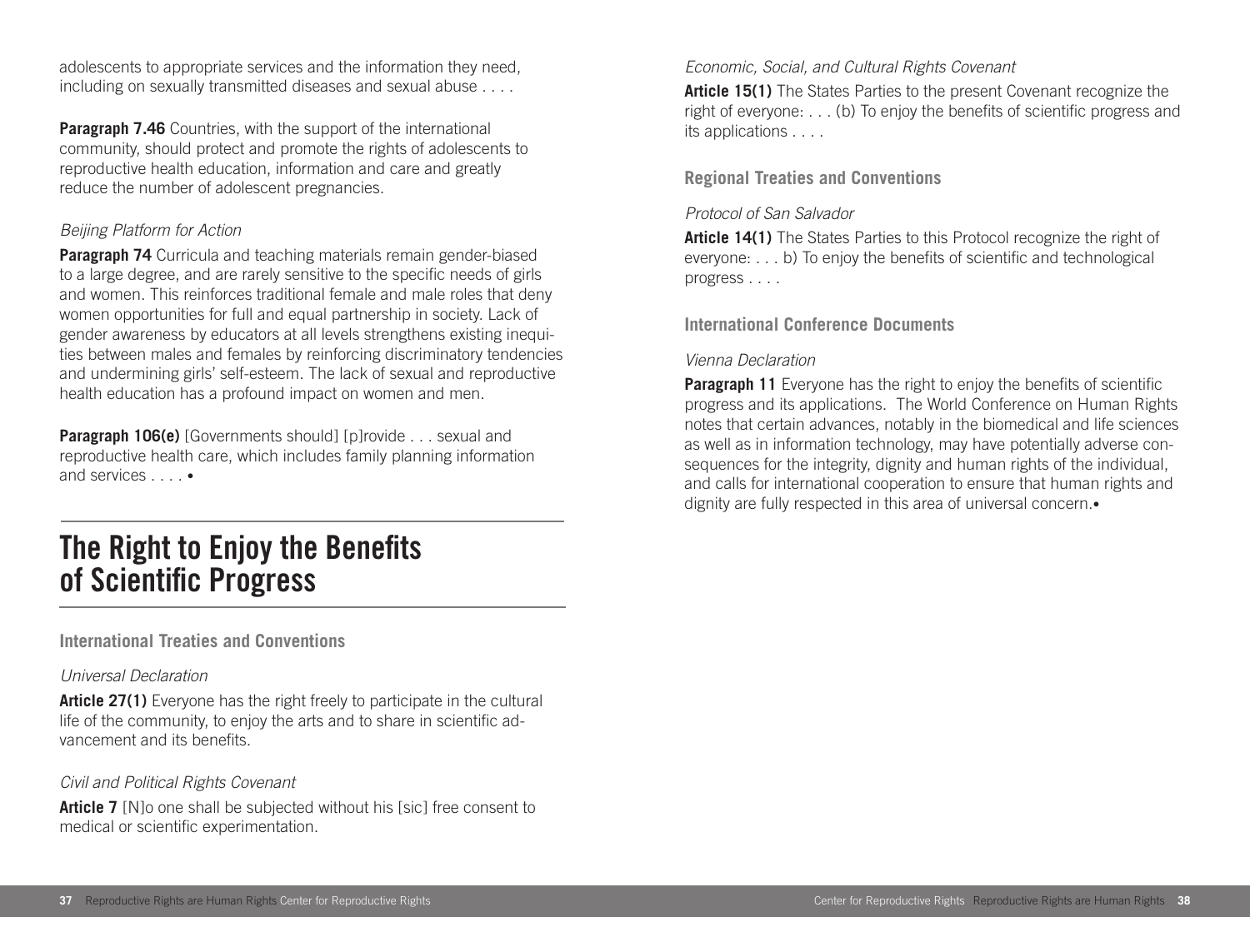- <sup>1</sup> Universal Declaration of Human Rights, *adopted* Dec. 10, 1948, G.A. Res. 217A (III), U.N. Doc. A/810 (1948).
- <sup>2</sup> International Covenant on Civil and Political Rights, *adopted* Dec. 16, 1966, G.A. Res. 2200A (XXI), UN GAOR, 21st Sess., Supp. No. 16, U.N. Doc. A/6316 (1966), 999 U.N.T.S. 171 (*entered into force* Mar. 23, 1976).
- <sup>3</sup> International Covenant on Economic, Social and Cultural Rights, *adopted* Dec. 16, 1966, G.A. Res. 2200A  $(XXI)$ , UN GAOR,  $21<sup>st</sup>$  Sess., Supp. No. 16, U.N. Doc. A/6316 (1966), 993 U.N.T.S. 3 (*entered into force* Jan. 3, 1976).
- <sup>4</sup> International Convention on the Elimination of All Forms of Racial Discrimination, *adopted* Dec. 21, 1965, G.A. Res. 2106 (XX), 660 U.N.T.S. 195 *(entered into force* Jan. 4, 1969).
- <sup>5</sup> Convention on the Elimination of All Forms of Discrimination against Women, *adopted* Dec. 18, 1979, G.A. Res. 34/180, UN GAOR, 34<sup>th</sup> Sess., Supp. No. 46, U.N. Doc. A/34/46, 1249 U.N.T.S. 13 (*entered into force* Sept. 3, 1981).
- <sup>6</sup> Convention against Torture and Other Cruel, Inhuman or Degrading Treatment or Punishment, *adopted* Dec. 10, 1984, G.A. Res. 39/46, UN GAOR, 39th Sess., Supp. No. 51, U.N. Doc. A/39/51 (1984), 1465 U.N.T.S. 85 (*entered into force* June 26, 1987).
- <sup>7</sup> Convention on the Rights of the Child, *adopted* Nov. 20, 1989, G.A. Res. 44/25, annex, UN GAOR, 44th Sess., Supp. No. 49, U.N. Doc. A/44/49 (1989), *reprinted in* 28 I.L.M. 1448

(*entered into force* Sept. 2, 1990).

- <sup>8</sup> Rome Statute of the International Criminal Court, *adopted* July 17, 1998, United Nations Diplomatic Conference of Plenipotentiaries on the Establishment of an International Criminal Court, Rome, Italy, June 15–July 17, 1998, U.N. Doc. A/CONF.183/9 (1998) [hereinafter ICC – Rome Statute], *reprinted in* 37 I.L.M. 1002 (*entered into force* July 1, 2002)*.*
- <sup>9</sup> Rights of Persons with Disabilities, *adopted* Dec. 13, 2006, G.A. Res. 61/106, U.N. Doc. A/RES/61/106 (2006), 1249 U.N.T.S. 13 [hereinafter Disability Rights Convention] (*entered into force* May 3, 2008).
- <sup>10</sup> European Convention for the Protection of Human Rights and Fundamental Freedoms, *signed* Nov. 4, 1950, 213 U.N.T.S. 222 (*entry into force* Sept. 3, 1953).
- <sup>11</sup> American Convention on Human Rights, Nov. 22, 1969, O.A.S.T.S. No. 36, O.A.S. Off. Rec. OEA/Ser.L/V/ II.23, doc. 21, rev. 6 (*entered into force* July 18, 1978).
- <sup>12</sup> African (Banjul) Charter on Human and Peoples' Rights, June 27, 1981, O.A.U. Doc. CAB/LEG/67/3 rev. 5, 21 I.L.M 58 (1982) (*entered into force* October 21, 1986).
- <sup>13</sup> Inter-American Convention on the Prevention, Punishment and Eradication of Violence against Women (Convention of Belém do Pará), *adopted by acclamation* June 9, 1994, General Assembly of the Organization of American States, 24th Sess (*entered into force* March 5, 1995).
- <sup>14</sup> Additional Protocol to the American Convention on Human Rights in the Area of Economic, Social and Cultural Rights "Protocol of San Salvador," *adopted* Nov. 17, 1988, O.A.S.T.S. No. 69, O.A.S. Off. Rec. OEA/Ser.L.V/ II.82 doc.6 rev.1 (1992) (*entered into force* Nov. 16, 1999).
- <sup>15</sup> Council of Europe, European Social Charter (revised) *signed* May 3, 1996, E.T.S. No. 163 (*entered into force* July 1, 1999). The European Social Charter is a Council of Europe treaty, compliance to which is monitored by the European Council on Social Rights. The Revised Charter came into force in 1999 and is gradually replacing the initial 1961 treaty. At present, 25 of the 47 Council of Europe member states have ratified the revised Charter.
- <sup>16</sup> Council of Europe, Convention for the Protection of Human Rights and Dignity of the Human Being with regard to the Application of Biology and Medicine: Convention on Human Rights and Biomedicine, *signed* April 4, 1997, E.T.S. No. 164 (*entered into force* Dec. 1, 1999).
- <sup>17</sup> Protocol to the African Charter on Human and Peoples' Rights on the Rights of Women in Africa, 2nd Ordinary Sess., Assembly of the Union, *adopted* July 11, 2003 (*entered into force* Nov. 25, 2005). The African Women's Protocol is often referred to as the "Maputo Protocol."
- <sup>18</sup> *Vienna Declaration and Programme of Action, World Conference on Human Rights*, Vienna, Austria, June 14- 25, 1993, U.N. Doc. A/CONF.157/23 (1993).

<sup>19</sup> *Id.*

- <sup>20</sup> *Programme of Action of the International Conference on Population and Development,* Cairo, Egypt, Sept. 5-13, 1994, U.N. Doc. A/ CONF.171/13/Rev.1 (1995) [hereinafter *ICPD Programme of Action*], *available at* http://www.unfpa.org/ icpd/icpd-programme.cfm (last visited December 1, 2009).
- <sup>21</sup> *Beijing Declaration and the Platform for Action, Fourth World Conference on Women*, Beijing, China, September 4-15 1995, U.N. Doc. A/CONF.177/20 (1996) [hereinafter *Beijing Declaration and Platform for Action*] *available at* http://www.un.org/womenwatch/daw/beijing/platform/ (last visited December 1, 2009).
- <sup>22</sup> This definition of reproductive rights was re-enforced at the United Nations Fourth World Conference on Women. *See Beijing Declaration and Platform for Action*, *supra* note 21, at para. 95.
- <sup>23</sup> *See* Disability Rights Convention, *supra* note 9.
- <sup>24</sup> *See* United Nations General Assembly, *2005 World Summit Outcome*, U.N. Doc A/Res/60/1 (2005).
- <sup>25</sup> The Children's Rights Convention defines a child as a "human being below the age of 18 years unless, under the law applicable to the child, majority is attained earlier." *See* Disability Rights Convention, *supra* note 9, art. 1.
- <sup>26</sup> *See ICPD Programme of Action, supra* note 20, at principle 4; *Beijing Declaration and Platform for Action, supra* note 21, at para. 213.
- <sup>27</sup> These crimes were also established as war crimes under Article 8(2)(b)(xxii) of the Rome Statute of the ICC. *See*  ICC – Rome Statute, *supra* note 8.